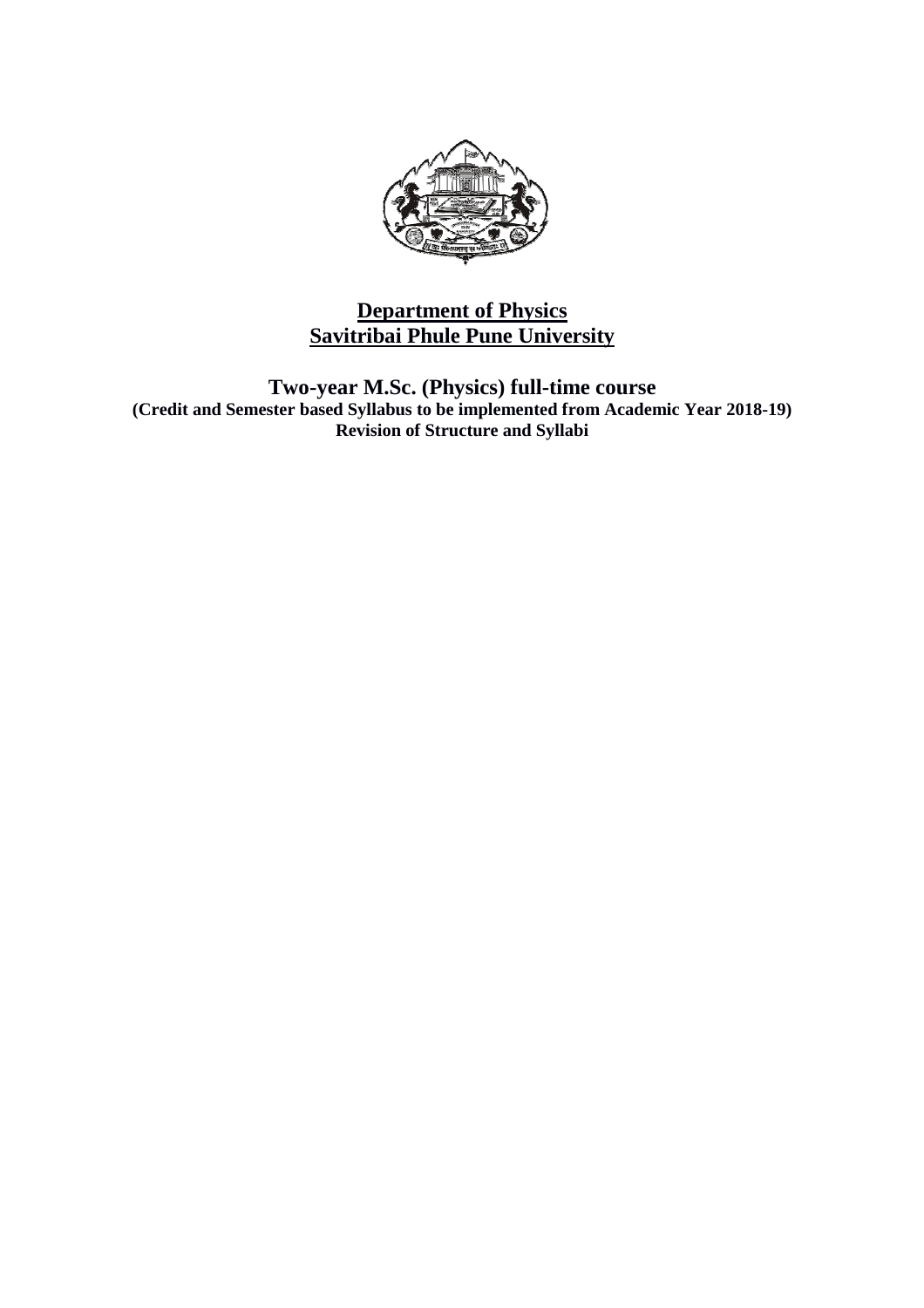# **M. Sc. (Physics) Semester-wise course structure**

| Semester - I        |                                                                                                   |                             |               |  |
|---------------------|---------------------------------------------------------------------------------------------------|-----------------------------|---------------|--|
| <b>Core Courses</b> |                                                                                                   |                             |               |  |
| <b>Subject Code</b> | <b>Subject Title /</b><br><b>Course</b>                                                           | Number of<br><b>Credits</b> | <b>Remark</b> |  |
| <b>PHY-C103</b>     | Mathematical<br>Methods in Physics-<br>I                                                          | $\overline{\mathbf{4}}$     | Compulsory    |  |
| <b>PHY-C104</b>     | <b>Classical Mechanics</b>                                                                        | $\overline{\mathbf{4}}$     | Compulsory    |  |
| <b>PHY-C105</b>     | Quantum<br>Mechanics-I                                                                            | $\overline{\mathbf{4}}$     | Compulsory    |  |
| <b>PHY-C106</b>     | <b>Basic Electronics</b>                                                                          | $\overline{2}$              | Compulsory    |  |
| <b>PHY-C107</b>     | Atomic and<br><b>Molecular Physics</b>                                                            | $\overline{2}$              | Compulsory    |  |
| PHY-C101/C102       | <b>Basic Physics</b><br>Laboratory-I /<br>Computer<br>Programming and<br><b>Numerical Methods</b> | $\overline{\mathbf{4}}$     | Compulsory    |  |
| <b>Total</b>        |                                                                                                   | 20                          |               |  |

# **Total Number of Credits: 20 (Compulsory # 20, Elective # 00 )**

**Total Number of Credits: 20 (Compulsory # 20, Elective # 00 )**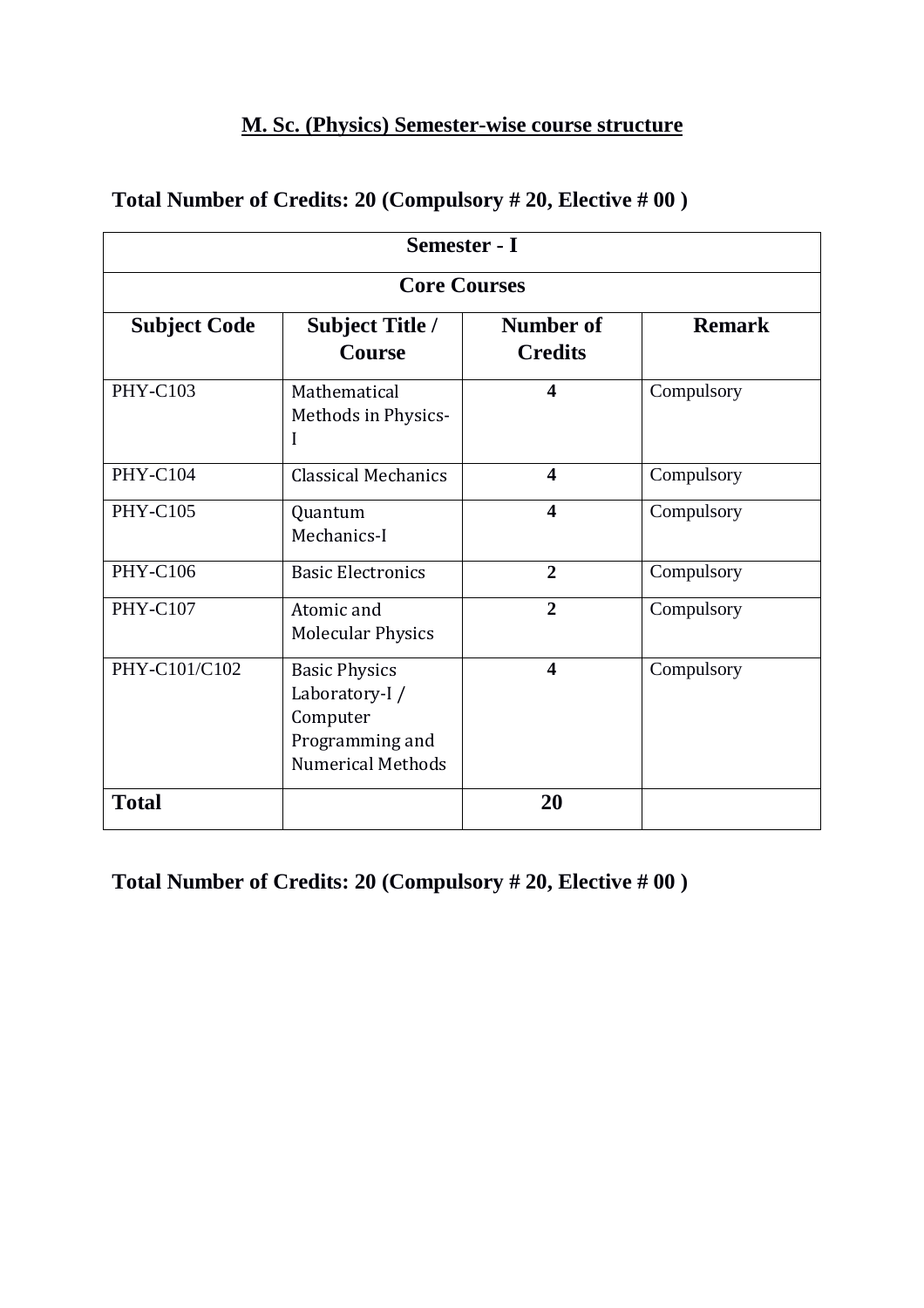| <b>Semester II</b>  |                                                                                                  |                          |               |  |
|---------------------|--------------------------------------------------------------------------------------------------|--------------------------|---------------|--|
| <b>Core Courses</b> |                                                                                                  |                          |               |  |
| <b>Subject Code</b> | <b>Subject Title</b>                                                                             | <b>Number of Credits</b> | <b>Remark</b> |  |
| <b>PHY-C203</b>     | Statistical<br>Mechanics                                                                         | $\overline{\mathbf{4}}$  | Compulsory    |  |
| <b>PHY-C204</b>     | Electrodynamics-I                                                                                | $\boldsymbol{4}$         | Compulsory    |  |
| <b>PHY-C205</b>     | <b>Solid State Physics</b>                                                                       | $\overline{\mathbf{4}}$  | Compulsory    |  |
| <b>PHY-C206</b>     | Quantum<br>Mechanics-II                                                                          | $\overline{2}$           | Compulsory    |  |
| <b>PHY-C207</b>     | <b>Applied Electronics</b>                                                                       | $\overline{2}$           | Compulsory    |  |
| PHY-C201/C202       | <b>Basic Physics</b><br>Laboratory-I/<br>Computer<br>Programming and<br><b>Numerical Methods</b> | $\boldsymbol{4}$         | Compulsory    |  |
| <b>Total</b>        |                                                                                                  | 20                       |               |  |

**Total Number of Credits: 20 (Compulsory # 20, Elective # 00 )**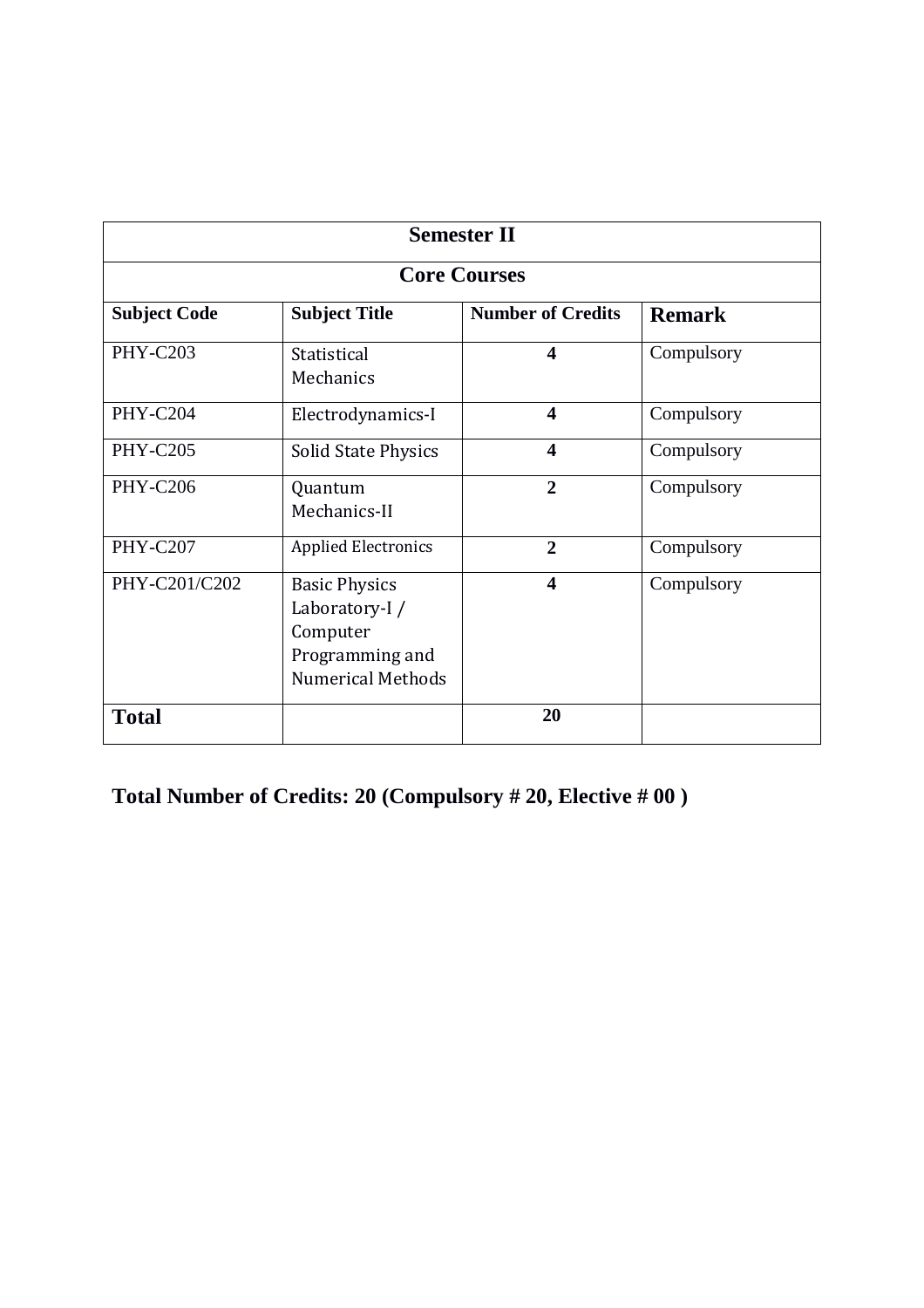| <b>Semester III</b> |                                       |                          |               |  |  |  |
|---------------------|---------------------------------------|--------------------------|---------------|--|--|--|
| <b>Core Courses</b> |                                       |                          |               |  |  |  |
| <b>Subject Code</b> | <b>Subject Title</b>                  | <b>Number of Credits</b> | <b>Remark</b> |  |  |  |
| PHY-S 351 to 369    | Special paper-I                       | 4                        |               |  |  |  |
| <b>PHY-C302</b>     | Electrodynamics-II                    | $\overline{2}$           |               |  |  |  |
| <b>PHY-C301</b>     | <b>Basic Physics</b><br>Laboratory-II | 4                        |               |  |  |  |
| <b>Total</b>        | 10                                    |                          |               |  |  |  |

# **Total Number of Credits: 20 (Compulsory # 10, Elective # 10 )**

| <b>Elective Courses</b> |                                           |                          |               |
|-------------------------|-------------------------------------------|--------------------------|---------------|
| <b>Subject Code</b>     | <b>Subject Title</b>                      | <b>Number of Credits</b> | <b>Remark</b> |
| <b>PHY-E311</b>         | Methods of<br><b>Experimental Physics</b> | $\overline{4}$           |               |
| <b>PHY-E312</b>         | Methods of<br>Computational<br>Physics    | $\overline{4}$           |               |
| <b>PHY-E313</b>         | Atomic and<br>Molecular<br>spectroscopy   | $\overline{4}$           |               |
| <b>PHY-E314</b>         | Optoelectronics and<br><b>Devices</b>     | $\overline{4}$           |               |
| <b>PHY-E315</b>         | <b>Radiation Physics</b>                  | $\overline{2}$           |               |
| <b>PHY-E316</b>         | <b>Medical Physics</b>                    | $\overline{2}$           |               |
| <b>PHY-E317</b>         | <b>Radiation Biology</b>                  | $\overline{2}$           |               |
| <b>PHY-E318</b>         | Physics of diagnostic<br>instruments      | $\overline{2}$           |               |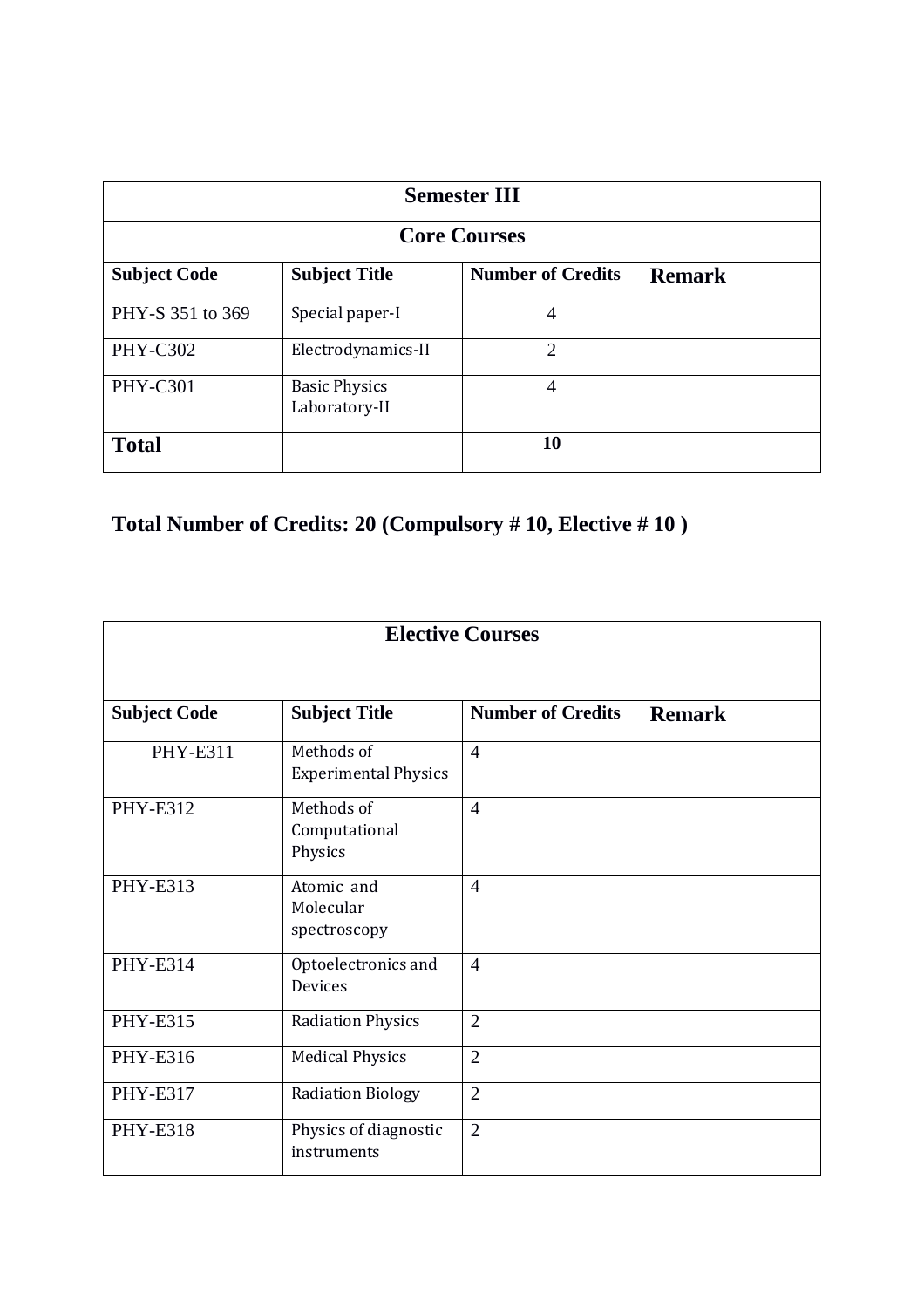| <b>PHY-E319</b>        | Biophotonics                                            | $\overline{2}$ |  |
|------------------------|---------------------------------------------------------|----------------|--|
| <b>PHY-E320</b>        | Physics of Nuclear<br>Medicine                          | $\overline{2}$ |  |
| <b>PHY-E321</b>        | Crystallography                                         | $\overline{2}$ |  |
| <b>PHY-E322</b>        | Laser Physics and<br>Lasers in technology               | $\overline{4}$ |  |
| <b>PHY-E323</b>        | Mathematical<br>Methods in Physics-II                   | $\overline{4}$ |  |
| <b>PHY-E324</b>        | Special topics in<br><b>Quantum Mechanics</b>           | $\overline{2}$ |  |
| <b>PHY-E325</b>        | Hydrodynamics                                           | $\overline{2}$ |  |
| <b>PHY-E326</b>        | Electrodynamics-III                                     | $\overline{2}$ |  |
| <b>Special paper-I</b> |                                                         |                |  |
| <b>PHY-S351</b>        | CONDENSED<br><b>MATTER-I</b>                            | $\overline{4}$ |  |
| <b>PHY-S352</b>        | <b>ACCELERATOR</b><br>PHYSICS-I                         | $\overline{4}$ |  |
| <b>PHY-S353</b>        | <b>ADVANCED</b><br><b>QUANTUM</b><br><b>MECHANICS-I</b> | $\overline{4}$ |  |
| <b>PHY-S354</b>        | <b>NONLINEAR</b><br><b>DYNAMICS-I</b>                   | $\overline{4}$ |  |
| <b>PHY-S355</b>        | <b>MATERIALS</b><br><b>SCIENCE-I</b>                    | $\overline{4}$ |  |
| <b>PHY-S356</b>        | CHEMICAL PHYSICS -<br>I                                 | $\overline{4}$ |  |
| <b>PHY-S357</b>        | <b>ASTRONOMY AND</b><br>ASTROPHYSICS-I                  | $\overline{4}$ |  |
| <b>PHY-S358</b>        | NANOTECHNOLOGY-I                                        | $\overline{4}$ |  |
| <b>PHY-S359</b>        | <b>NUCLEAR</b><br><b>TECHNIQUES-I</b>                   | $\overline{4}$ |  |
| <b>PHY-S360</b>        | <b>ENERGY STUDIES-I</b>                                 | $\overline{4}$ |  |
| <b>PHY-S361</b>        | <b>BIO-PHYSICS-I</b>                                    | $\overline{4}$ |  |
| <b>PHY-S362</b>        | <b>SOFT CONDENSED</b>                                   | $\overline{4}$ |  |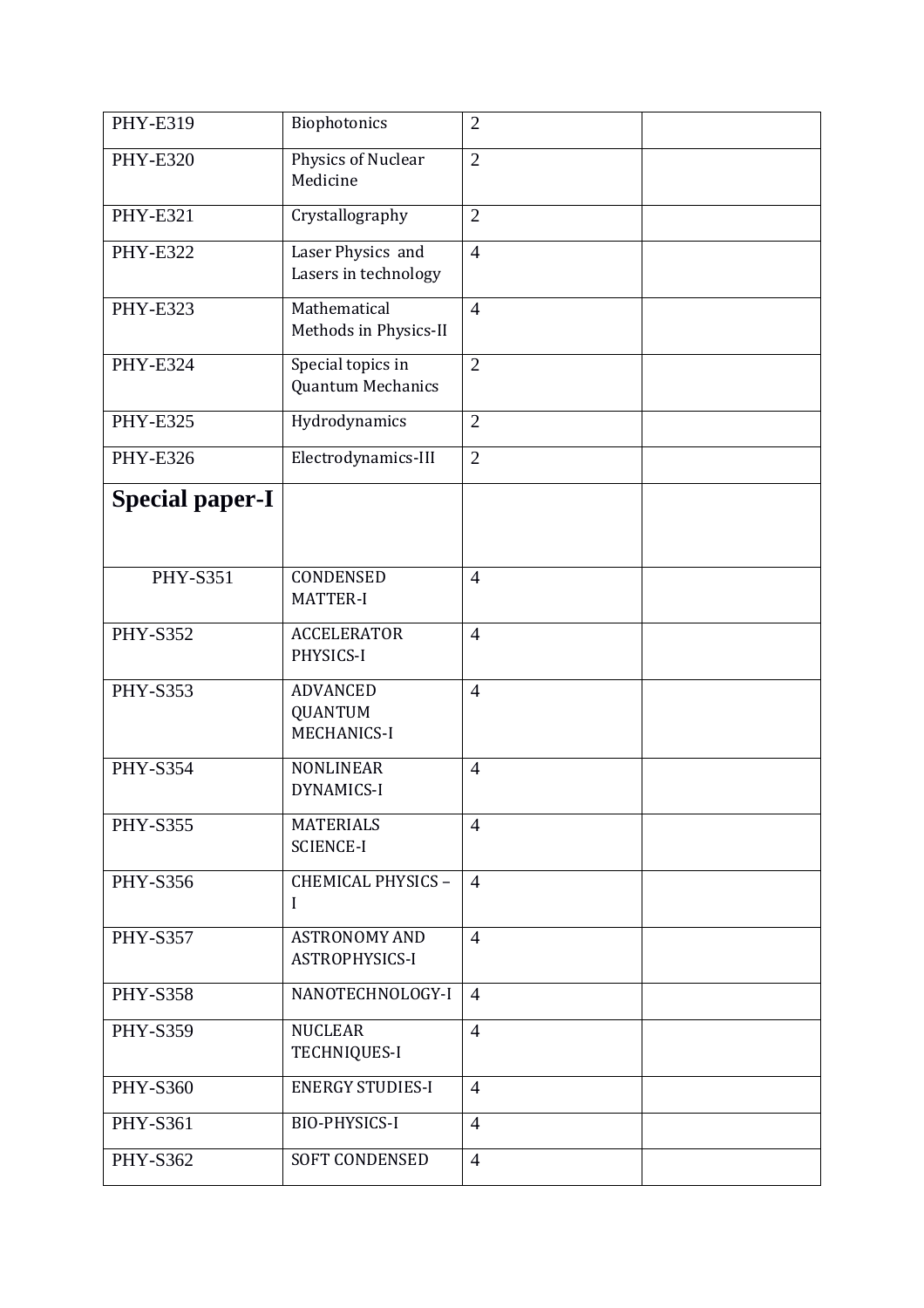|                 | <b>MATTER-I</b>                                                                     |                |  |
|-----------------|-------------------------------------------------------------------------------------|----------------|--|
| PHY-S363        | <b>BIO-ELECTRONICS-I</b>                                                            | $\overline{4}$ |  |
| <b>PHY-S364</b> | PLASMA PHYSICS<br>AND TECHNOLOGY -<br>I                                             | $\overline{4}$ |  |
| <b>PHY-S365</b> | LASER-I                                                                             | $\overline{4}$ |  |
| <b>PHY-S366</b> | PHYSICS OF<br><b>SEMICONDUCTOR</b><br><b>DEVICES-I</b>                              | $\overline{4}$ |  |
| <b>PHY-S367</b> | THIN FILM PHYSICS<br><b>AND DEVICE</b><br>TECHNOLOGY-I                              | $\overline{4}$ |  |
| <b>PHY-S368</b> | <b>QUANTUM</b><br><b>INFORMATION AND</b><br><b>QUANTUM</b><br><b>COMPUTATION -I</b> | $\overline{4}$ |  |
| PHY-S369        | NONEQUILIBRIUM<br><b>STATISTICAL</b><br><b>MECHANICS - I</b>                        | $\overline{4}$ |  |

# **Total Number of Credits: 20 (Compulsory # 10, Elective # 10 )**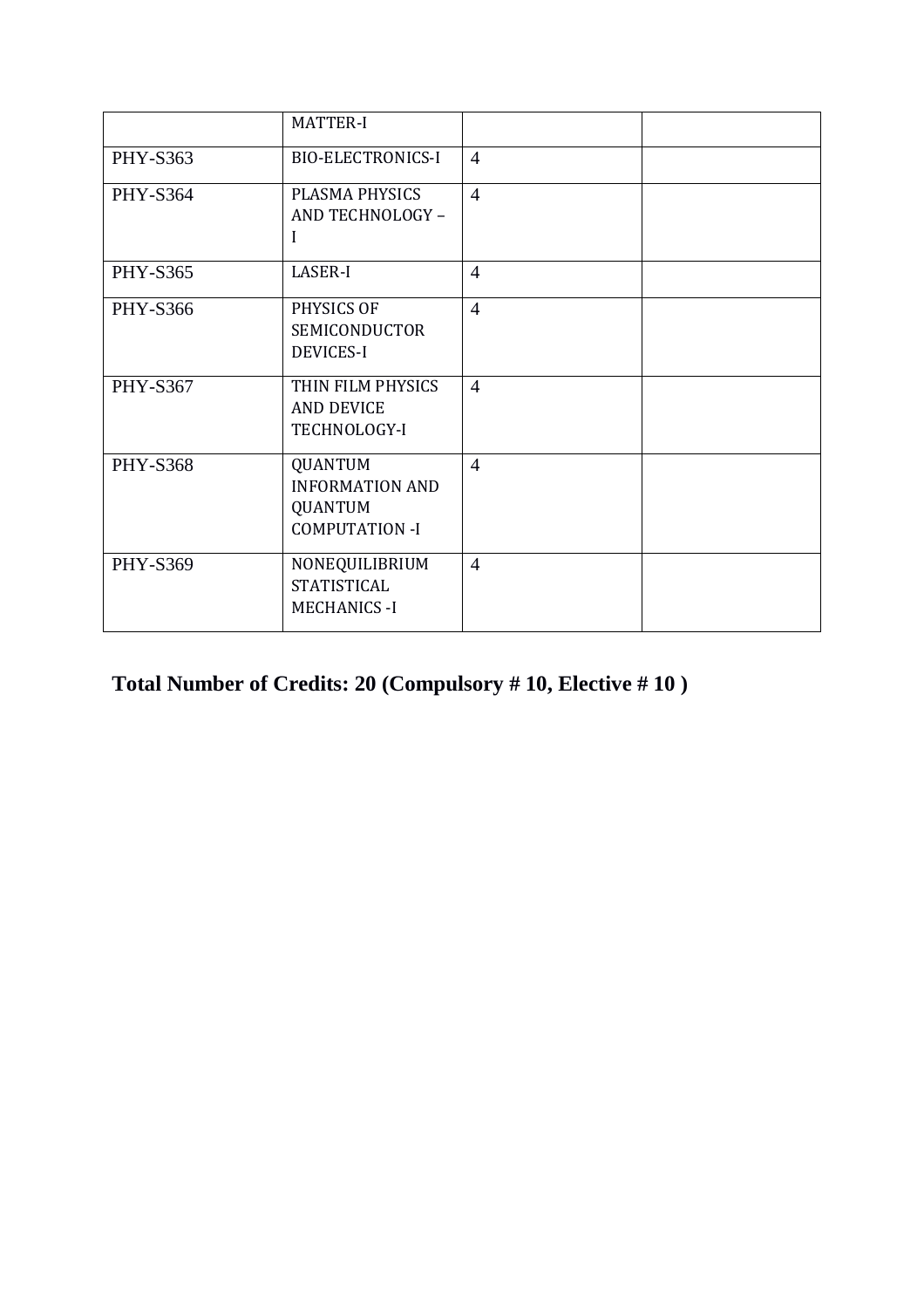| <b>Semester IV</b><br><b>Core Courses</b> |                        |                          |                |  |
|-------------------------------------------|------------------------|--------------------------|----------------|--|
|                                           |                        |                          |                |  |
| <b>Subject Code</b>                       | <b>Subject Title</b>   | <b>Number of Credits</b> | <b>Remarks</b> |  |
| PHY-S451-<br>469                          | Special paper-II       | $\overline{2}$           |                |  |
| <b>PHY-C402</b>                           | <b>Nuclear Physics</b> | $\overline{4}$           |                |  |
| <b>PHY-C400</b>                           | Project                | $\overline{4}$           |                |  |
| <b>10</b><br><b>Total</b>                 |                        |                          |                |  |

**Total Number of Credits: 20 (Compulsory # 10, Elective # 10 )**

| <b>Elective Courses</b> |                                        |                          |  |
|-------------------------|----------------------------------------|--------------------------|--|
|                         |                                        |                          |  |
| <b>Subject Code</b>     | <b>Subject Title</b>                   | <b>Number of Credits</b> |  |
| <b>PHY-E411</b>         | Vacuum and low<br>temperature Physics  | $\overline{4}$           |  |
| <b>PHY-E412</b>         | Advanced<br>Experimental<br>Laboratory | $\overline{4}$           |  |
| <b>PHY-E413</b>         | <b>Advanced Theory</b><br>Laboratory   | $\overline{4}$           |  |
| <b>PHY-E414</b>         | <b>Accelerator Physics</b>             | $\overline{2}$           |  |
| <b>PHY-E415</b>         | Solar energy<br>Materials              | $\overline{2}$           |  |
| <b>PHY-E416</b>         | Plasma Physics                         | $\overline{2}$           |  |
| <b>PHY-E417</b>         | <b>Functional Materials</b>            | $\overline{2}$           |  |
| <b>PHY-E418</b>         | Spintronics                            | $\overline{2}$           |  |
| <b>PHY-E419</b>         | Physics of Driven                      | $\overline{2}$           |  |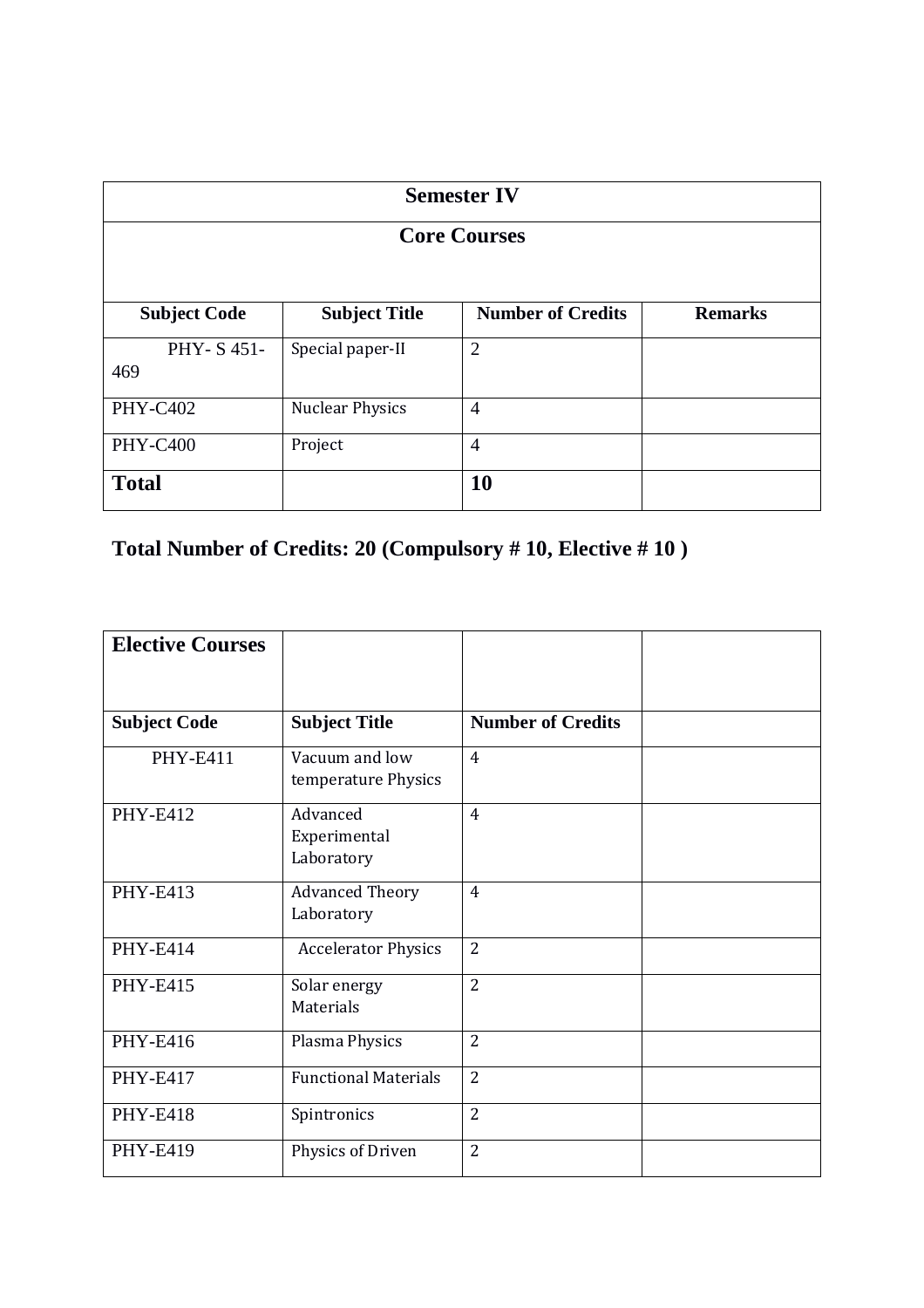|                 | Systems                                            |                |  |
|-----------------|----------------------------------------------------|----------------|--|
| <b>PHY-E420</b> | Dielectrics,<br>Magnetism and<br>superconductivity | $\overline{4}$ |  |
| <b>PHY-E421</b> | Special Topics in<br><b>Theoretical Physics</b>    | $\overline{4}$ |  |
| <b>PHY-E422</b> | Advanced<br>Mathematical<br>Methods                | $\overline{2}$ |  |
| <b>PHY-E423</b> | Nonlinear Dynamics                                 | $\overline{4}$ |  |
| <b>PHY-E424</b> | <b>CONDENSED</b><br>MATTER-III                     | $\overline{2}$ |  |
| <b>PHY-E425</b> | <b>ACCELERATOR</b><br>PHYSICS-III                  | $\overline{2}$ |  |
| <b>PHY-E426</b> | <b>ADVANCED</b><br><b>QUANTUM</b><br>MECHANICS-III | $\overline{2}$ |  |
| <b>PHY-E427</b> | <b>NONLINEAR</b><br><b>DYNAMICS-III</b>            | $\overline{2}$ |  |
| <b>PHY-E428</b> | <b>MATERIALS</b><br><b>SCIENCE-III</b>             | $\overline{2}$ |  |
| <b>PHY-E429</b> | CHEMICAL PHYSICS -<br>III                          | $\overline{2}$ |  |
| <b>PHY-E430</b> | <b>ASTRONOMY AND</b><br>ASTROPHYSICS-III           | $\overline{2}$ |  |
| <b>PHY-E431</b> | NANOTECHNOLOGY-<br>III                             | $\overline{2}$ |  |
| <b>PHY-E432</b> | <b>NUCLEAR</b><br>TECHNIQUES-III                   | $\overline{2}$ |  |
| <b>PHY-E433</b> | <b>ENERGY STUDIES-III</b>                          | $\overline{2}$ |  |
| <b>PHY-E434</b> | BIO-PHYSICS-III                                    | $\overline{2}$ |  |
| <b>PHY-E435</b> | <b>SOFT CONDENSED</b><br><b>MATTER-III</b>         | $\overline{2}$ |  |
| <b>PHY-E436</b> | <b>BIO-ELECTRONICS-III</b>                         | $\overline{2}$ |  |
| <b>PHY-E437</b> | PLASMA PHYSICS<br>AND TECHNOLOGY -<br>III          | $\overline{2}$ |  |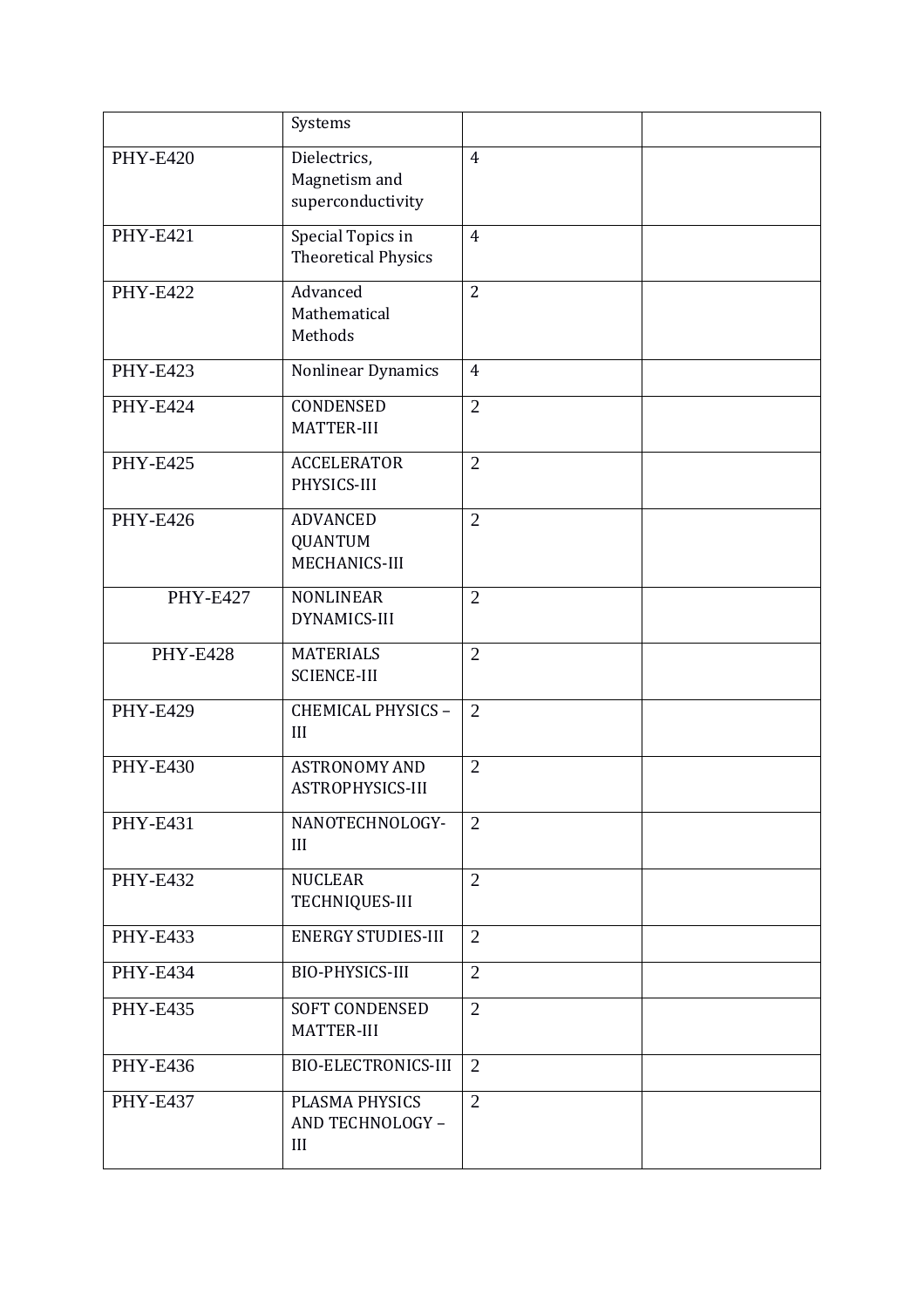| <b>PHY-E438</b>  | <b>LASER-III</b>                                                                      | $\overline{2}$ |  |
|------------------|---------------------------------------------------------------------------------------|----------------|--|
| <b>PHY-S439</b>  | PHYSICS OF<br>SEMICONDUCTOR<br><b>DEVICES-III</b>                                     | $\overline{2}$ |  |
| <b>PHY-E440</b>  | THIN FILM PHYSICS<br><b>AND DEVICE</b><br>TECHNOLOGY-III                              | $\overline{2}$ |  |
| <b>PHY-E441</b>  | <b>QUANTUM</b><br><b>INFORMATION AND</b><br><b>QUANTUM</b><br><b>COMPUTATION -III</b> | $\overline{2}$ |  |
| <b>PHY-E442</b>  | NONEQUILIBRIUM<br><b>STATISTICAL</b><br><b>MECHANICS-III</b>                          | $\overline{2}$ |  |
| Special paper-II |                                                                                       |                |  |
| <b>PHY-S451</b>  | CONDENSED<br>MATTER-II                                                                | $\overline{2}$ |  |
| <b>PHY-S452</b>  | <b>ACCELERATOR</b><br>PHYSICS-II                                                      | $\overline{2}$ |  |
| <b>PHY-S453</b>  | <b>ADVANCED</b><br><b>QUANTUM</b><br>MECHANICS-II                                     | $\overline{2}$ |  |
| <b>PHY-S454</b>  | <b>NONLINEAR</b><br>DYNAMICS-II                                                       | $\overline{2}$ |  |
| <b>PHY-S455</b>  | <b>MATERIALS</b><br><b>SCIENCE-II</b>                                                 | $\overline{2}$ |  |
| <b>PHY-S456</b>  | CHEMICAL PHYSICS -<br>II                                                              | $\overline{2}$ |  |
| <b>PHY-S457</b>  | <b>ASTRONOMY AND</b><br>ASTROPHYSICS-II                                               | $\overline{2}$ |  |
| <b>PHY-S458</b>  | NANOTECHNOLOGY-<br>$\mathbf{I}$                                                       | 2              |  |
| <b>PHY-S459</b>  | <b>NUCLEAR</b><br>TECHNIQUES-II                                                       | $\overline{2}$ |  |
| <b>PHY-S460</b>  | <b>ENERGY STUDIES-II</b>                                                              | $\overline{2}$ |  |
| <b>PHY-S461</b>  | <b>BIO-PHYSICS-II</b>                                                                 | $\overline{2}$ |  |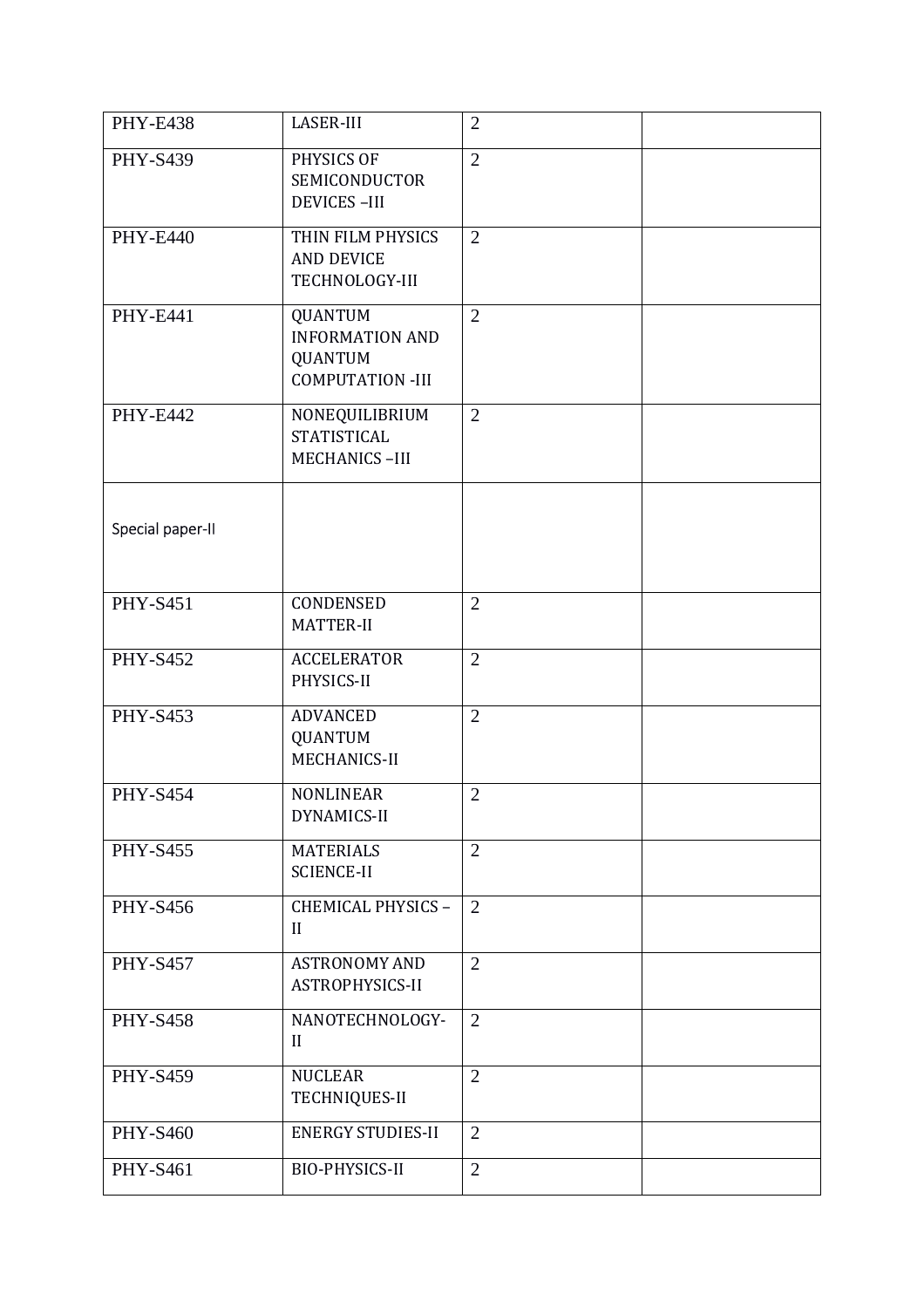| <b>PHY-S462</b> | <b>SOFT CONDENSED</b><br>MATTER-II                                                   | $\overline{2}$ |  |
|-----------------|--------------------------------------------------------------------------------------|----------------|--|
| <b>PHY-S463</b> | <b>BIO-ELECTRONICS-II</b>                                                            | $\overline{2}$ |  |
| <b>PHY-S464</b> | PLASMA PHYSICS<br>AND TECHNOLOGY -<br>$\mathbf{I}$                                   | $\overline{2}$ |  |
| <b>PHY-S465</b> | LASER-II                                                                             | $\overline{2}$ |  |
| <b>PHY-S466</b> | PHYSICS OF<br><b>SEMICONDUCTOR</b><br><b>DEVICES-II</b>                              | $\overline{2}$ |  |
| <b>PHY-S467</b> | THIN FILM PHYSICS<br><b>AND DEVICE</b><br>TECHNOLOGY-II                              | $\overline{2}$ |  |
| <b>PHY-S468</b> | <b>QUANTUM</b><br><b>INFORMATION AND</b><br><b>QUANTUM</b><br><b>COMPUTATION -II</b> | $\overline{2}$ |  |
| <b>PHY-S469</b> | NONEQUILIBRIUM<br><b>STATISTICAL</b><br><b>MECHANICS - II</b>                        | $\overline{2}$ |  |

**Total Number of Credits: 20 ( Compulsory # 10, Elective # 10 )**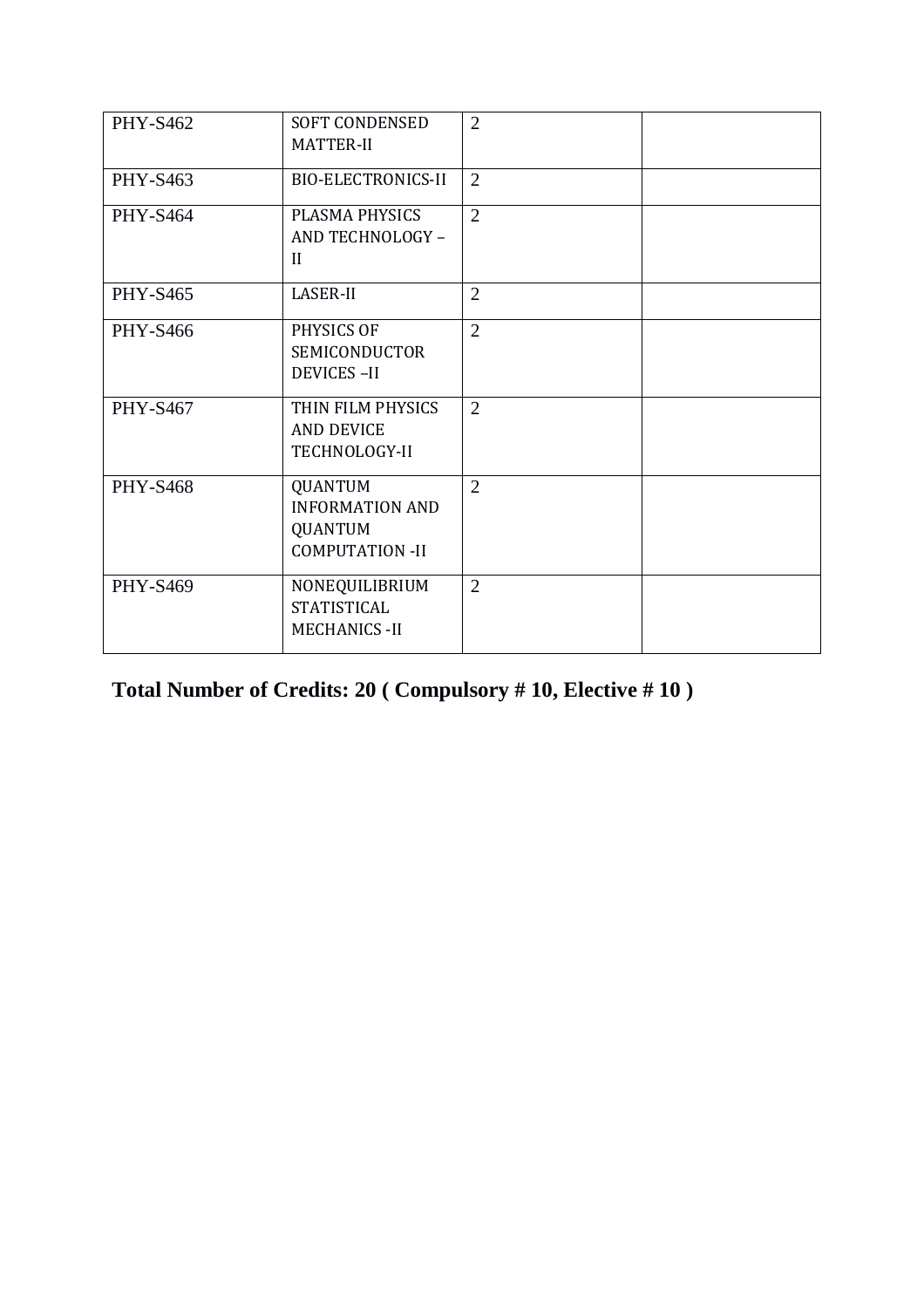# **PHY-C103: Mathematical Methods in Physics – I**

**Module-1** : (15L, 4T/S/D): Linear spaces and operators : Vector spaces, Linear independence, Bases, dimensionality isomorphisms. Linear transformations, inverses, matrices, similarity transformations, Eigenvalues and Eigenvectors. Inner product, orthogonality and completeness, complete orthogonal set, Gramm Schmidt orthogonalization procedure, Selfadjoint and unitary transformations. Eigenvalues and Eigenvectors of Hermitian and Unitary transformations, diagonalization. Function space and Hilbert space. Complete orthonormal sets of functions. Weierstrass's theorem (without proof) approximation by polynomial.

**Module-2** : (15L, 4T/S/D): Complex Analysis : Analytical functions, Cauchy-Riemann conditions, Rectifiable arcs, Line integrals, Cauchy's theorem, Cauchy integral formula, Derivatives of analytical functions, Liouville's theorem. Power series Taylor's theorem, Laurent's theorem. Calculus of residues, evaluation of real definite integrals, summation of series, elementary discussion of branch cuts, Applications : Principal value integrals and dispersion relations.

**Module -3:** (18 L, 4 T/S/D) Fourier series, Fourier integrals, Fourier transform, Parseval Relations, Convolution, Applications; Laplace transform, Bromwich integral (without proof) simple applications; Power series and contour integral solutions of second order diff. equations (Legendre, Bessel, Hermite, Laguerre as special examples properties of these functions). Legendre polynomials, Spherical harmonics and associated Legendre polynomials. Hermite polynomials. Sturm-Liouville systems and orthogonal polynomials.

Books :

### **Text Books:**

- 1. Finite dimensional vector spaces, P. R. Halmos (Springer Verlag).
- 2. Mathematics of Classical and Quantum Physics, F.W. Byron and R.W. Fuller (Dover).
- 3. Linear Algebra, K. Hoffman and R. Kunze (Pearson).
- 4. M. Artin, Algebra, (Pearson).
- 5. Matrix Analysis, R.A. Horn and C.R. Johnson (Cambridge University Press).
- 6. Differential Equations with Applications, G. Simmons (Pearson).
- 7. Complex variables and Applications, R. V. Churchill (McGraw Hill).
- 8 Complex variables, Ablowitz and Fokas (Cambridge Univ. Press).
- 9. Complex analysis, Ahlfors (Springer).
- 10. Fourier series and Boundary value problems, R. V. Churchill (McGraw Hill).
- 11. Functions of Mathematical Physics, B. Spain and M.G. Smith (Van Nostrand Reinhold).
- 12. Green's Functions and Boundary value problems, I. Stakgold and M.J. Holst (Wiley).
- 13. Mathematics for Physicists, Dennery& Krzywicki (Dover)
- 14. Mathematical Physics, S. Hassani (Springer)
- 15. Mathematical Methods for Physicists, G.B. Arfken, H.J. Weber, and F.E. Harris

(Academic

Press).

- 16. Mathematical Methods in Classical and Quantum Physics, TulsiDassand S.K. Sharma (Orient Blackswan).17. Advanced Engineering Mathematics, E. Kreyszig (John Wiley & Sons).
- 17. Mathematical Methods of Physics, J. Mathews and R.L. Walker (Addison Wesley).
- 18. Advanced Engineering Mathematics, E. Kreyszig (John Wiley & Sons).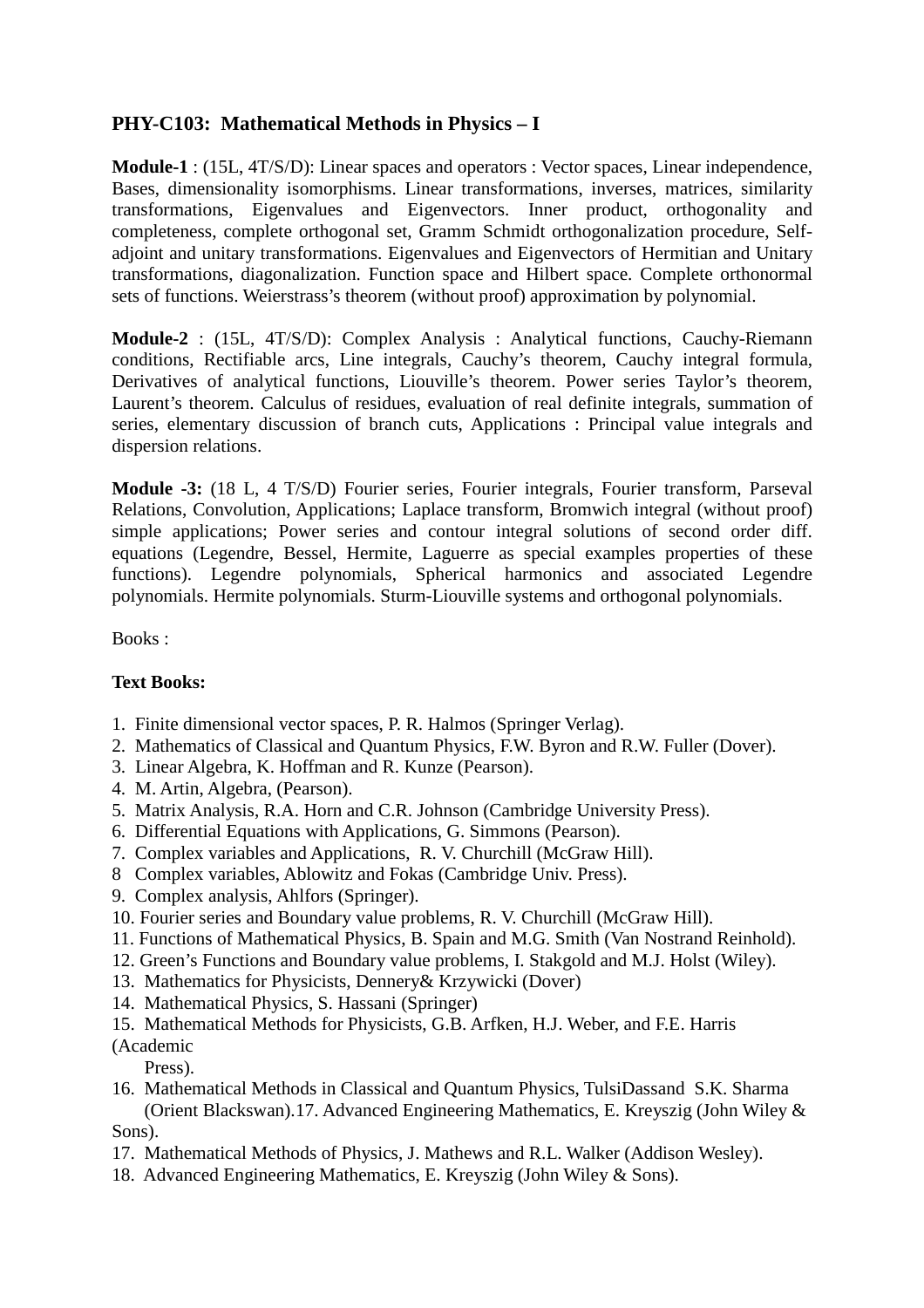# **PHY-C104: Classical Mechanics**

## **Module 1 : 1.5 credits (16L + 7T)**

Generalized coordinates and momenta, Phase space, Variational Calculus, Hamilton's principle of least action, Derivation of Lagrangian and Hamilton's equations of motion from principle of least action, Phase portraits of some simple systems, Symmetries and conservation laws, Noether's theorem, Canonical Transformations. Poisson brackets, Hamilton-Jacobi equation. Action-angle variables.

### **Module 2 : 1.5 credits (16L + 6T)**

Central forces. Two body problem. Stability of orbits. Classification of orbits.

Application to planetary motion: Kepler's laws.

Scattering in central force fields: centre of mass and laboratory frames of reference, scattering kinematics. Rutherford scattering.

Rigid body dynamics: Euler-Chasle theorems, Moment of inertia tensor. Euler's equation of motion, Euler angles. Symmetric top.

Non-inertial reference frames, Pseudo forces – centrifugal, Coriolis and Euler forces. Applications

### **Module 3 : 1 credit (10L + 5T)**

Small oscillations. Systems of coupled oscillators. Normal modes and normal coordinates. Generalization to continuum limit.

### Books:

1. Classical Mechanics, Goldstein, Poole, &Safko (Pearson).

2. Mechanics, Landau &Lifshitz (Butterworth-Heinemann).

3. Classical Mechanics, Taylor (University Science Books).

- 4. Classical Mechanics, Rana &Joag (McGraw Hill).
- 5. Classical Mechanics, Gregory (Cambridge University Press).

6. Classical Dynamics of Particles and Systems, Marion & Thornton (Cambridge University Press).

7. Classical Mechanics: Systems of Particles and Hamiltonian Dynamics, Greiner (Springer).

8. Classical Dynamics: A Contemporary Approach, Jose &Saletan (Cambridge University Press).

9. Classical Mechanics, Strauch (Springer).

10. Classical Mechanics, A.K. Raychaudhuri ( Oxford University Press)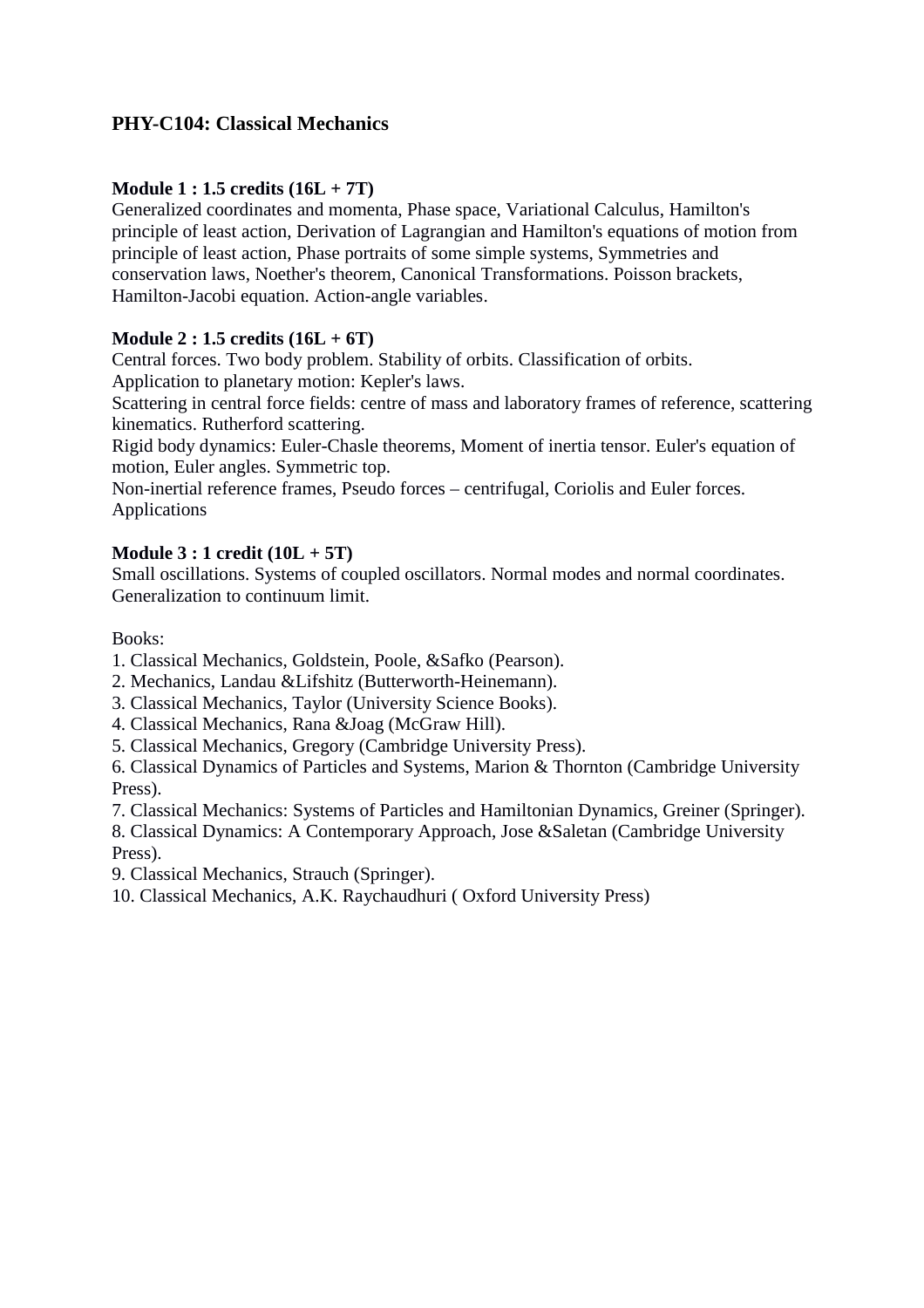### **PHY-C105: QUANTUM MECHANICS – I**

#### **Module-1: 2 credits (24 L, 6T/S/D):**

1-D problems in quantum mechanics**,**Wells and barriers, Harmonic oscillator, Hermite polynomials and their properties, Qualitative plots of wave functions and their interpretation.

Formalism of Quantum Mechanics: State Vectors, Observables and operators, Ket space, Bra space and Inner product, Hermitian operators, Eigenvalues and Eigenfunctions, Completeness, Matrix representation of states and operators, Commutability and compatibility, Uncertainty relation for x and p from their commutator, Change of basis, Unitary transformations, Representations in different bases. Simple harmonic oscillator by operator method, States with minimum uncertainty product.

Time-evolution of a quantum system: Schrödinger, Heisenberg and Interaction pictures, Constants of the motion.

#### **Module-2: 1 credits (12 L, 3T/S/D):**

Orbital angular momentum operators, Commutation relations, Raising and lowering operators, Representation of operators and states in spherical coordinates, Spherical harmonics, Plots for spherical harmonics. Spherically symmetric potentials, Solution of hydrogen atom problem, Plots for wave functions.

Intrinsic Spin angular momentum: Pauli matrices and spin 1/2 eigenstates. Addition of angular momenta, Clebsch -Gordan coefficients, Wigner-Eckart theorem(statement). Identical particles: Spin and Statistics. Symmetric and antisymmetric wave functions, Slater determinants and Permanents.

Symmetry in quantum mechanics: Space and time translations. Discrete Parity and time reversal symmetries.

#### **Module-3: 1 credit (12 L, 3 T/S/D):**

Time-independent perturbation theory. Non-degenerate and degenerate cases, Fine Structure of the Hydrogen atom. Applications such as the Stark effect, Zeeman effect. Variational method and applications such as the Helium Atom.

WKB approximation: Connection formulas, Bohr-Sommerfeld quantization condition and the Gamow formula for barrier tunneling.

#### **Text Books:**

- 1. Quantum Mechanics, L. I. Schiff (McGraw-Hill).
- 2. Quantum Physics, S. Gasiorowicz (Wiley International).
- 3. Modern Quantum Mechanics, J. J. Sakurai (Addison Wesley).
- 4. Quantum Mechanics, D. J. Griffiths (Pearson Education).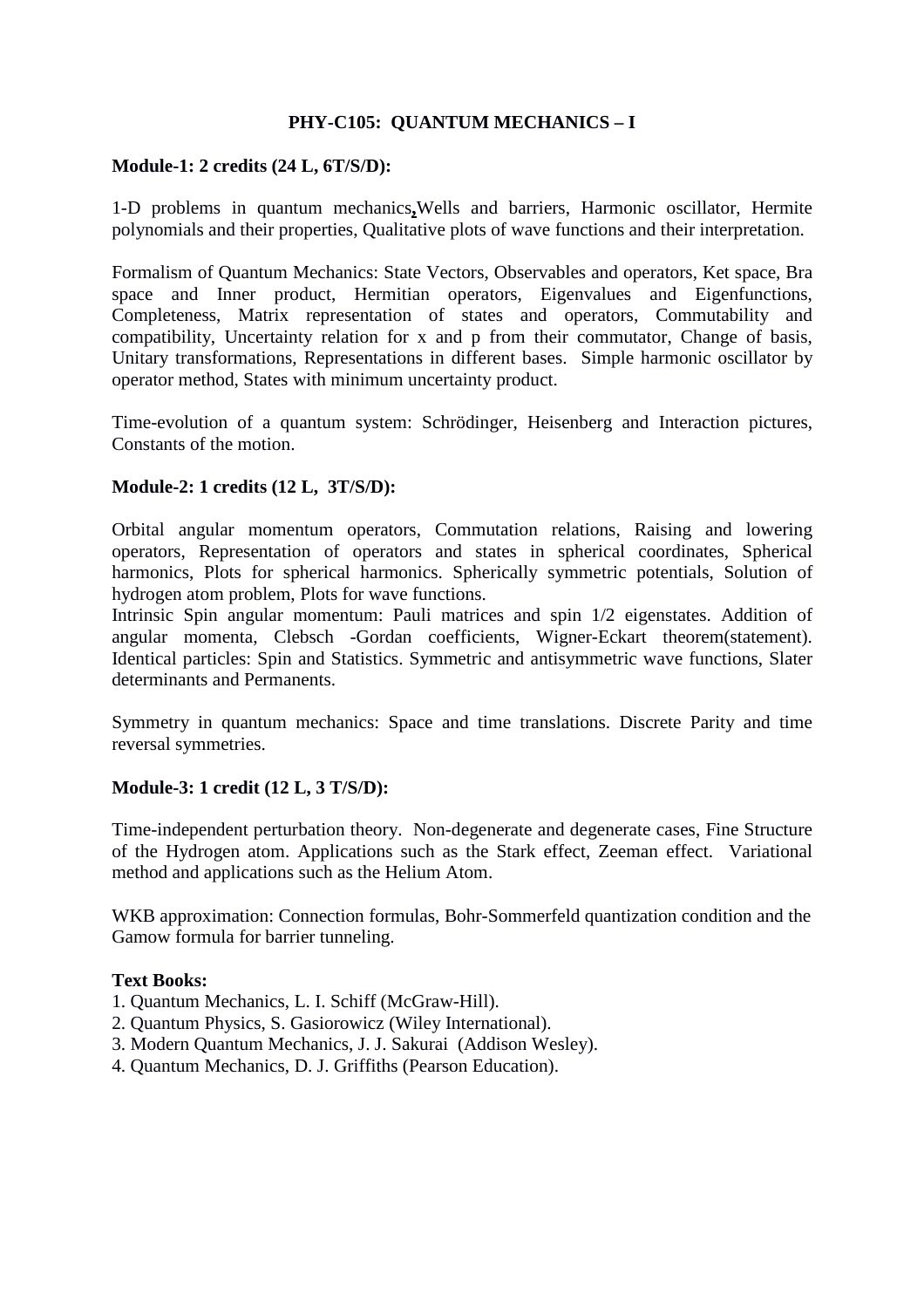#### **Reference Books:**

- 5. Quantum Mechanics ( Non-Relativistic Theory), L.D. Landau and E.M. Lifshitz (Elsevier).
- 6. Quantum Mechanics : Vols. I & II , C. Cohen-Tannaudji, B. Diu, F. Laloe (John Wiley).
- 7. Quantum Mechanics: Fundamentals, K. Gottfried and T-Mow Yan (Springer).
- 8. Introduction to Quantum Mechanics, L. Pauling and E. B. Wilson (McGraw Hill).
- 9. Quantum Mechanics, B. Crasemann and J.D. Powel (Addison-Wesley).
- 10. Quantum Mechanics : Vol. I & II, A. P Messiah (Dover) .
- 11. The Principles of Quantum Mechanics, P. A. M. Dirac (Clarendon Press, Oxford).
- 12. Quantum Mechanics, I. Levine (Allyn and Bacon).
- 13. A Modern Approach to Quantum Mechanics, J. Townsend (University Science Books).
- 14. Essential Quantum Mechanics, G.E. Bowman (Oxford University Press).
- 15. Quantum Physics, M. Le Bellac (Cambridge University Press).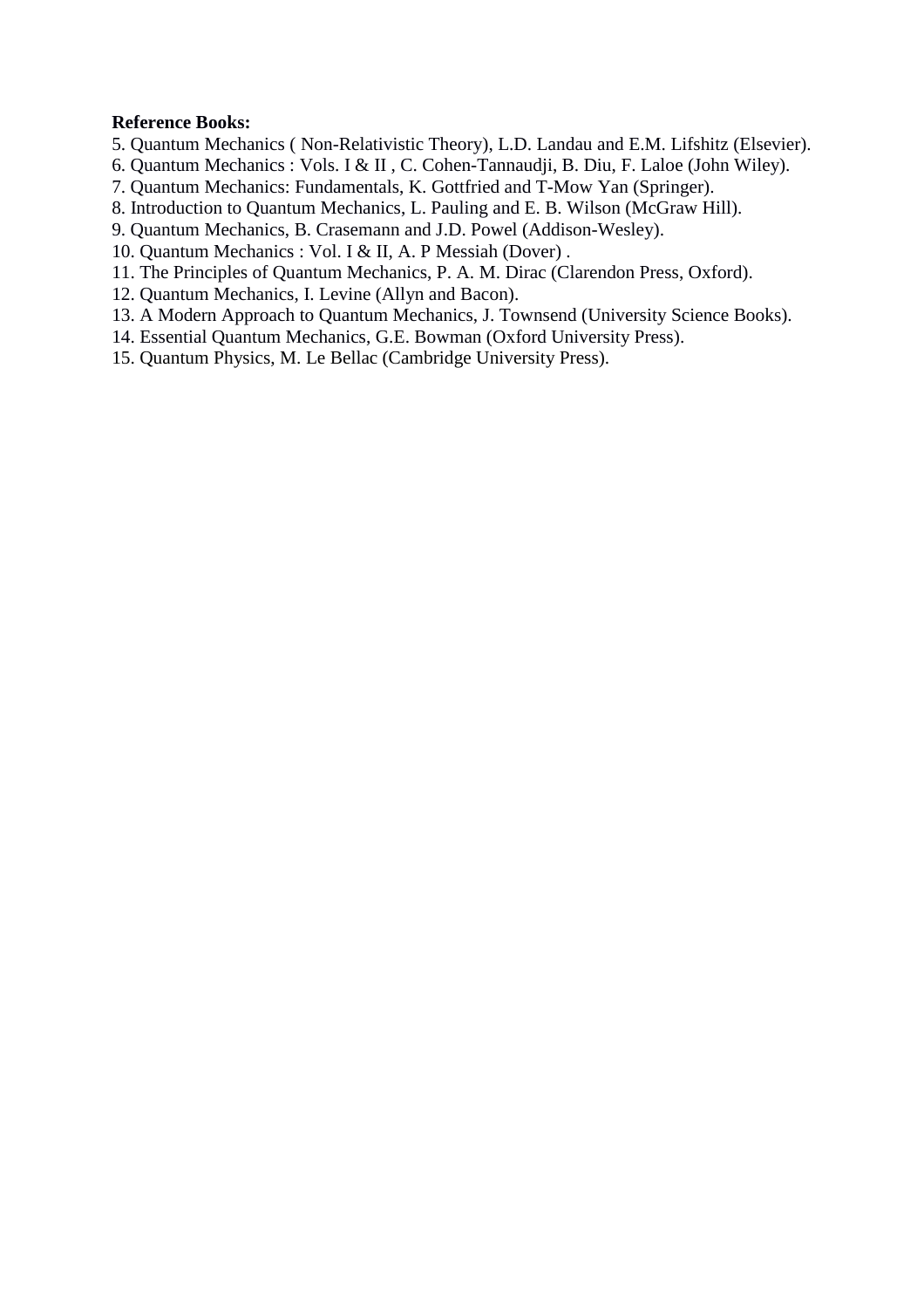## **PHY-C106 : Basic Electronics (2 Credits)**

#### **Module-1 : 1 Credit (10L, 5T/S/D)**

Network theorem: Kirchhoff's law, Superposition theorem, Thevenin's theorem, Norton's theorem, Maximum power transfer theorem, Bi-junction Transistor (BJT): Transistor fundamentals, Transistor biasing circuits.

#### **Module-2 : 1 Credit (10L, 5T/S/D)**

Transistor: AC models, Voltage amplifiers, CC and CB amplifiers, Class A and B Power Amplifiers, push pull for PA system, Differential Amplifier, its parameters, Common Mode Rejection Ration (CMRR).

- 1. *Electronics Principles,* A. P. Malvino, Tata McGraw Hill, New Delhi.
- 2. *Electronics Fundamentals and Applications,* J. D. Ryder, John Wiley-Eastern Publications.
- 3. *Integrated Circuits, Milman and Halkias,* Prentice-Hall Publications.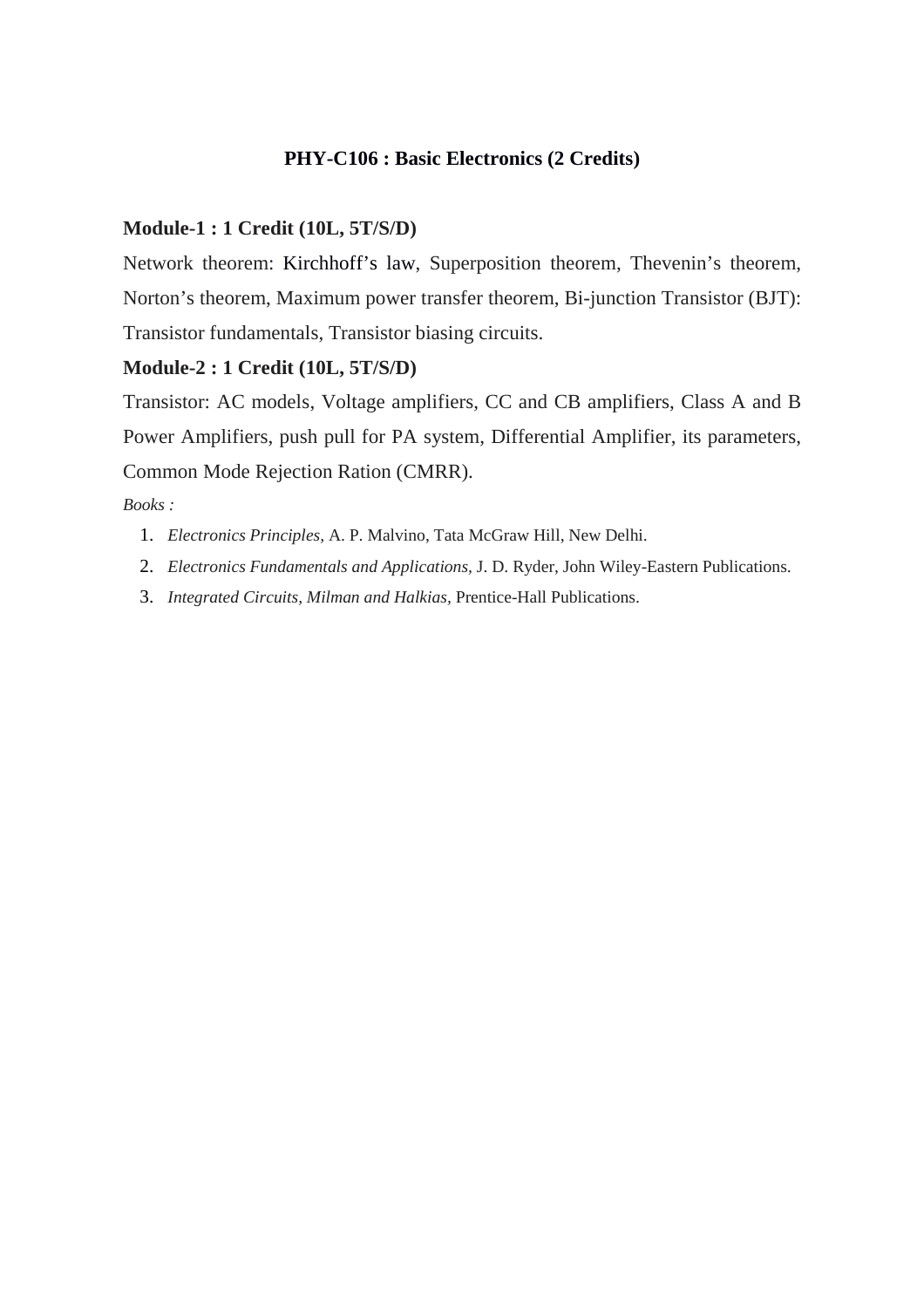# **PHY-C105 Atomic and Molecular Physics (2 credits)**

## **Module-1: 1 credit (10 L, 5 T/S/D):**

#### *Atomic structure and Atomic spectra:*

Revision of hydrogen atom (wave functions, orbital and spin angular momentum, magnetic dipole moment, spin-orbit interaction, fine structure, spectroscopic terms). Multi-electron atoms: Central field approximation, Exchange symmetry of wave functions, electron configurations, Hartree-Fock theory, Self-consistent fields, L-S coupling, J-J coupling, Hund's rules. Atoms in an electromagnetic field: Spectral lines, Selection rules, Some features of one-and two-electron spectra, fine structure spectra, hyperfine structure spectra, X-ray spectra, Stark effect , Zeeman effect and Paschen-Back effect

## *Module-2 : 1 credit (10 L, 5 T/S/D):*

### *Molecular structure and Molecular spectra:*

Molecular Structure and Molecular Spectra : Covalent, ionic and van der Waal bonding, Valence bond and molecular orbital approach for molecular bonding and electronic structure of homonuclear diatomic molecules, pairing and valency, heteronuclear diatomic molecules, hybridization, ionic bonding, electro-negativity, electron affinity. Electronic structure of polyatomic molecules: hybrid orbitals, bonding in hydrocarbons. Rotational levels in diatomic and polyatomic molecules: Rigid and non-rigid rotation Vibrational levels in diatomic and polyatomic molecules. Morse oscillator model for vibrational levels.

- 1. Atomic Spectra and Atomic Structure by G. Herzberg, New York Dover Publication 1944
- 2. Atomic Spectra and Radiative Transitions by Igor I. Sobelman, Springer series on Atoms and Plasmas 1991
- 3. Molecular Spectra and molecular structure I, II, III, G. Herzberg, D. Van Nostrand Company Inc. , 1963.
- 4. Quantum Physics of Atoms, Molecules, Solids, Nuclei and Particles Robert Eisberg and Robert Resnick, John Wiley and Sons
- 5. Fundamentals of Molecular Spectroscopy, C. N. Banwell and E. M. McCash, Tata, McGraw-Hill Publishing Company Limited.
- 6. Atoms, Molecules and photons by Wolfgang Demtröder, Springer -2005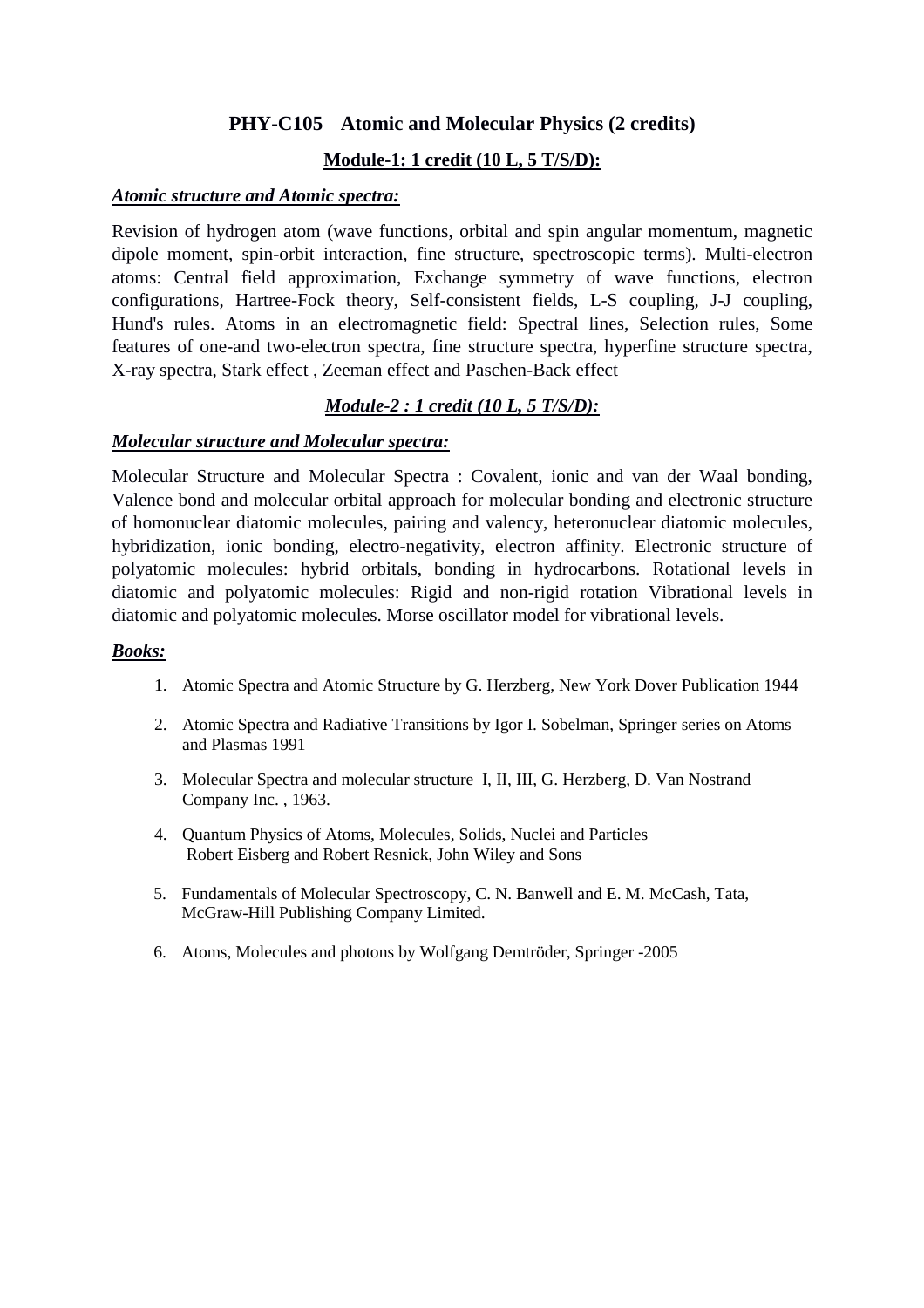# **PHYC201/Basic Physics Laboratory-I**

Proposed list of the experiments for Basic Physics Laboratory I (Any 12 experiments)

- i) Use of IC 555 as a astable/monostable/bistable oscillator OR In put and out put characteristics of Class A transistor
- ii) Characteristics of operational amplifier (Here students are expected to make the connections using soldering gun)
- iii) Magnetic Susceptibility
- iv) Temperature transducer (T to F convertor)
- v) Thermionic emission
- vi) Mass Absorption
- vii) Counting Statistics
- viii) Zeeman Effect
- ix) Fabry Perot Interferometer
- x) Michelson interferometer
- xi) Absorption spectra of  $I_2$  molecule
- xii) Determination of Seebeck coefficient and understanding of Thermocouple working.
- xiii) Recording and analysis of B-H curve
- xiv) Millikan Oil drop method
- xv) e/m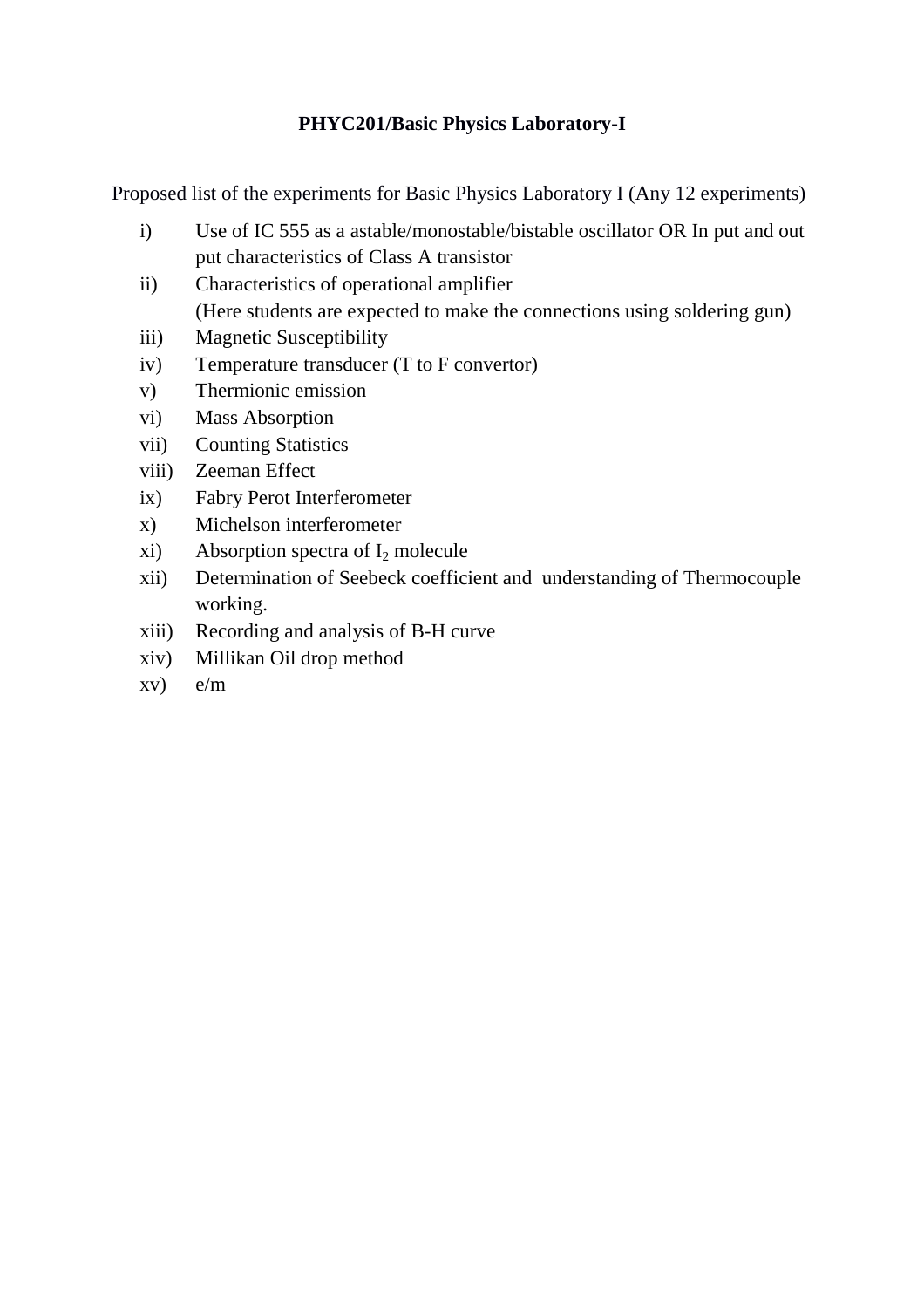## PHY-C-102 : Computer Programming and Numerical Methods

### FORTRAN PROGRAMMING AND NUMERICAL METHODS

### **A. Basic Linux commands, text editors and gnuplot (in Lab); FORTAN Commands and Computer basics.**

#### **B. Exercises for acquaintance (only some experiments are listed here): (Using FORTRAN90/95):**

1. To find the largest or smallest among a set of numbers.

2. To arrange a given set of numbers in ascending/descending order using Bubble sort algorithm.

3. To generate and print first hundred prime numbers.

4. Matrix addition and multiplication using subroutine.

5. Transpose of a square matrix using only one array.

6. Evaluate a polynomial using Horner's method.

### **C. Numerical Methods:**

1. Root finding methods (i) Bisection Method (ii) Newton-Raphson Method (iii) Secant method

and applications.

2. Regression models: (i) Linear fit, (ii) Spline fit and applications.

(a) Fit a given data set as well as find the standard deviation or error.

3. Lagrange Interpolation and Divided difference interpolation and its uses.

5. Numerical differentiation using forward, backward and mean difference method

6. Numerical Integration : (i) Simpson's rule, (ii) Gaussian Quadrature and applications.

7. Numerical solution of a first order differential equation. (Euler's methods) and applications.

8. Solution of simultaneous equations : (i) Gaussian Elimination method and applications. (Note: The course is expected to comprise of 20 exercises).

Books:

1. Programming in Fortran 90/95 V. Rajaraman (Prentice Hall of India).

2. A first course in Computational Physics, 2nd Ed., P. L. DeVries & J. E. Hasbun (Jones & Bartlett)

Computer Oriented Numerical Methods, V. Rajaraman (Prentice Hall of India).

3. Numerical Methods for Scientist and Engineers, H. M. Antia (Tata McGraw Hill).

4. Numerical Methods with Fortran IV case studies, Dorn & McCracken (John Wiley and Sons).

5. Numerical Recipes in FORTRAN (2nd Edn.), W. H. Press, S. A. Teakalsky, W. T. Vellerling, B. P.Flannery (Cambridge University Press).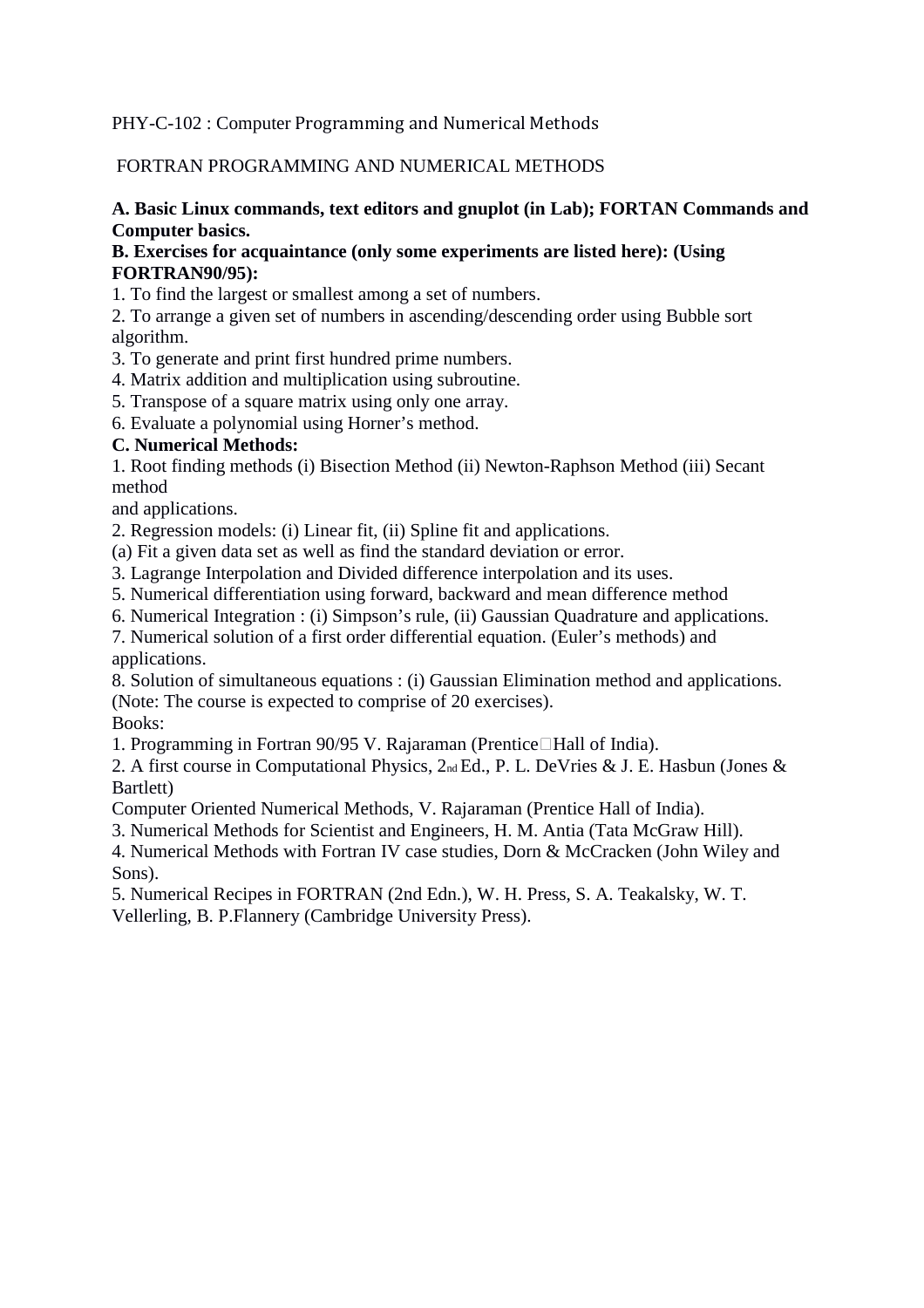#### **PHY-T203: STATISTICAL MECHANIC**

#### **Module1: 1 credit (10L + 5T)**

A brief revision of the laws of thermodynamics. Thermodynamical work for magnetic,dielectric, elastic systems. Legendre transformation, Thermodynamic potentials.Statistical basis of thermodynamics. Elements of ensemble theory. Microcanonical ensemble.Macroscopic and microscopic states. Classical phase space, Statistical distribution function,Liouville's theorem, Statistical origin of entropy. Application to the ideal gas. Gibbs paradoxand Gibbs correction term. Quantum states and the phase space.

#### **Module 2: 1 credit (10L + 5T)**

Canonical ensemble, Partition function and thermodynamic variables, Energy fluctuations.Boltzmann distribution. Applications to the thermodynamics of an ideal gas, Specific heat ofsolids (classical and Einstein models), and Paramagnetism (Langevin and Brillouin models).Equipartition and virial theorem.Thermodynamics of interacting systems – Van der Waals gas and 1D Ising model.

#### **Module 3: 1 credit (10L, 5T)**

Grand canonical ensemble, Partition function and thermodynamical variables,Density and energy fluctuations, Application to the problem of adsorption.First order and second order phase transitions, Phase equilibriaQuantum statistics: Density matrix. Pure states and statistical mixtures. Density matrices formicrocanonical, canonical and grand canonical ensembles. Representation of density matricesin energy, coordinate and momentum bases, with suitable examples.

#### **Module 4: 1 credit (10L, 5T)**

Ideal Bose gas: Bose-Einstein statistics, Partition function, Thermodynamic behaviour,Bose-Einstein condensation in ideal Bose gas. Applications: Black body radiation. Planck's law and its limiting cases (Raleigh-Jeans law,Wien's displacement law), Stefan-Boltzmann law.Phonon gas. Specific heat of solids (Einstein and Debye models).Ideal Fermi gas.: Fermi-Dirac statistics, Partition function, Thermodynamic behaviour Applications: Degenerate electron gas (free electrons in a metal), Fermi energy and meanenergy, Fermi temperature, Fermi velocity and specific heat. Estimation of the size of white dwarfs.

- 1. Statistical Mechanics, Pathria and Beale (Academic Press).
- 2. Statistical Mechanics, Huang (Wiley).
- 3. Statistical Physics of Particles, Kardar (Cambridge University Press).
- 4. Statistical and Thermal Physics, Gould &Tobochnik (Princeton University Press).
- 5. An Introduction to Statistical Mechanics and Thermodynamics, Swendsen (Oxford
- 6. University Press).
- 7. Thermodynamics and Statistical Mechanics, Greiner, Neise, Stocker, Springer, 2010.
- 8. Statistical Mechanics, Reif
- 9. Statistical Physics (Part 1), L.D. Landau and E. M. Lifhsitz (Elsevier)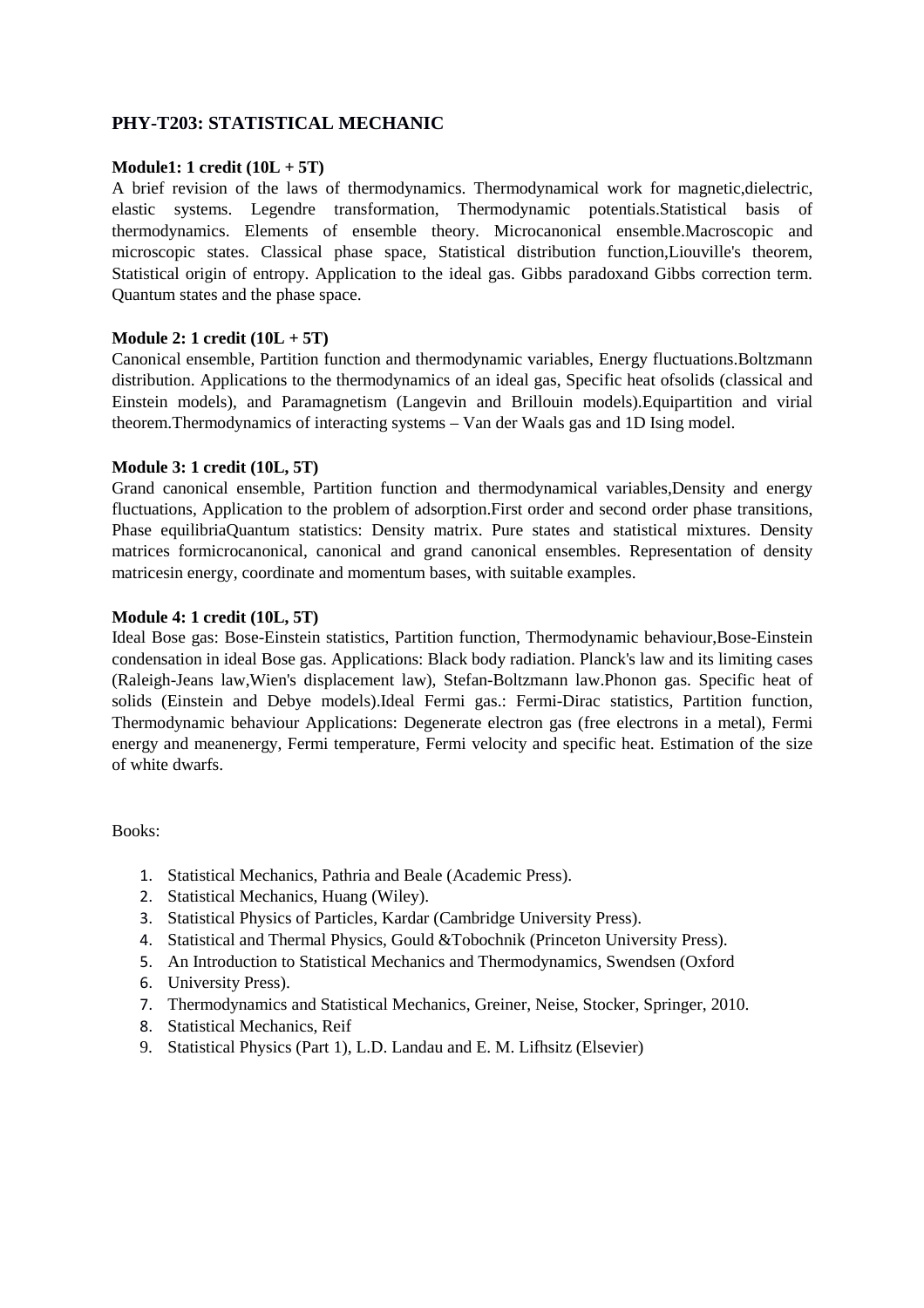# **PHY-C204: Electrodynamics – I**

#### **Module-1: 1 Credit (10 L, 5 T/S/D)**

Coloumb's law, Gauss's law, Poisson's equation and Laplace's equation, Electrostatic potential energy, Simple applications, Simple boundary value problems illustrating various techniques such as method of images, separation of variables, Green's functions, Multipole expansion.

#### **Module-2: 1 Credit (10 L, 5 T/S/D)**

Dielectric materials, Polarization, Electric field of a polarized material, Bound charges, Gauss's law in dielectric materials, Linear dielectric materials, Boundary conditions at the interface of two dielectrics.

#### **Module-3: 1 Credit (10 L, 5 T/S/D)**

Steady currents, Biot-Savart law and Ampere's law, Simple applications, Magnetic vector potential, Multipole expansion, Magnetic materials, Magnetization, Magnetic field of magnetized material, Bound currents, Linear magnetic materials, Boundary conditions

#### **Module-4: 1 Credit (10 L, 5 T/S/D)**

Electromotive force, Electromagnetic induction: Faraday's law, Inductance, Energy in magnetic fields, Maxwell correction to Ampere's law, Maxwell equations, Wave equations for electric and magnetic fields.

### **Books:**

.

1.Introduction to electrodynamics,D. J. Griffiths (Prentice Hall).

- 2. Classical Electrodynamics,J. D. Jackson (John Wiley).
- 3. Classical theory of fields,L. D. Landau and E. M. Lifshitz (Addison-Wesley).
- 4. Electrodynamics of continuous media,L. D. Landau and E. M. Lifshitz (Addison-Wesley).
- 5. Electrodynamics, A. Somerfield (Academic Press, Freeman and Co.).
- 6. Classical Electricity and Magnetism,W.K.H. Panofsky and M. Phillips (Addison-Wesley).
- 7. Feynman LecturesVol. II. R. P. Feynman, Leighton and Sands (Narosa).
- 8. Berkeley SeriesVolume II, E.M.Purcell (McGraw-Hill).
- 9. Electricity and Magnetism,Reitz, Milford and Christy (Pearson).
- 10. Introduction to Electrodynamics,A. Z. Capri and P. V. Panat (Narosa).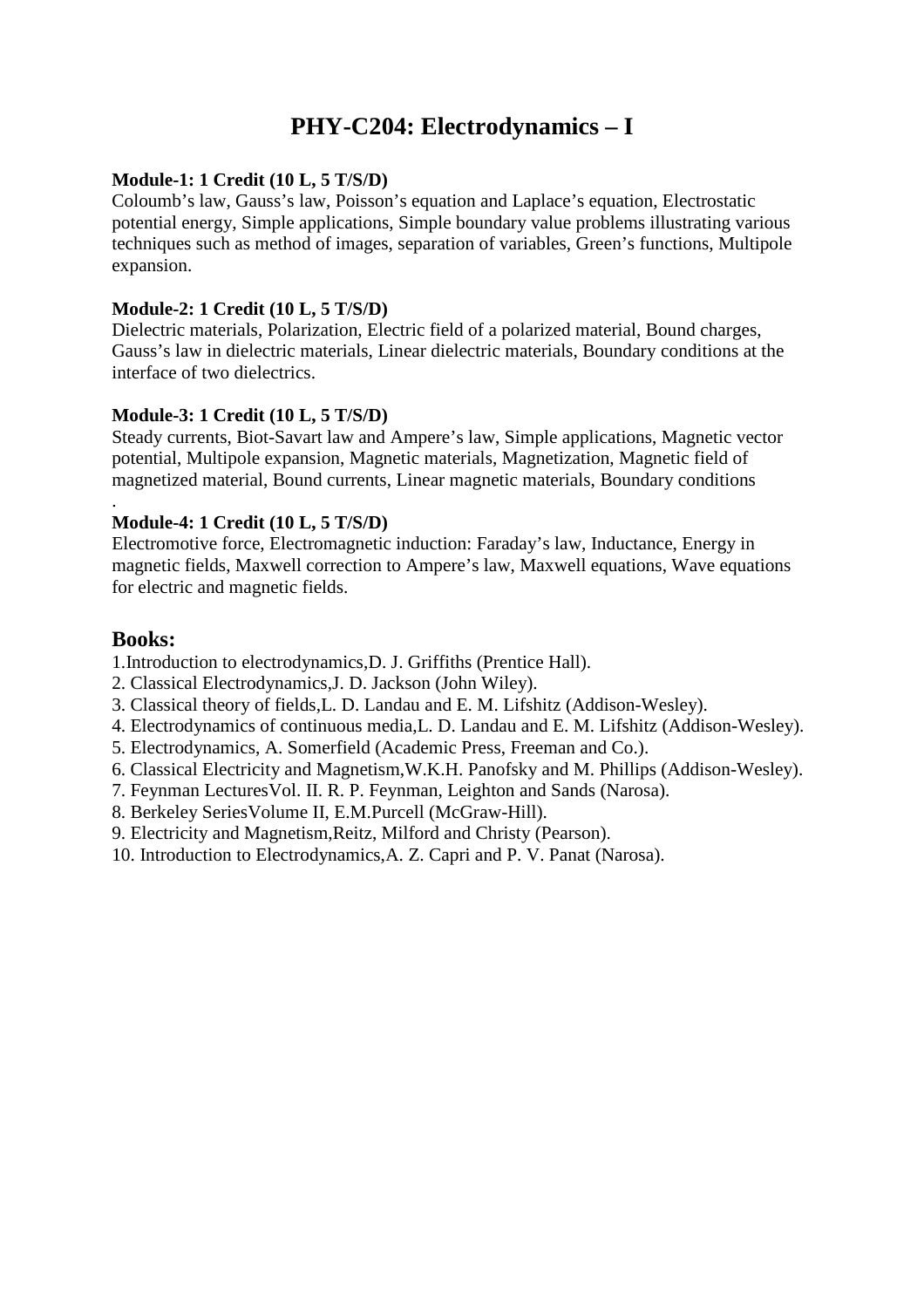# **PHY-C205: Solid State Physics**

## **PHY-C206: QUANTUM MECHANICS – II**

#### **Module-1: 1 credits (12 L, 3 T/S/D):**

Time-dependent perturbation theory: Interaction picture, Dyson series, Transition probability, Constant perturbation, Fermi's golden rule, Harmonic perturbation, Transition probability and interpretation as absorption and emission, principle of detailed balance. Application to ionization of hydrogen atom.

Application to interaction of classical radiation field with matter: Absorption and induced emission, Electric dipole transitions, Selection rules, Decays and lifetime, natural line-width. Transition probability for spontaneous emission, Detailed balance and Planck distribution formula, Einstein A and B coefficients. The Photoelectric effect for H-atom. Adiabatic and sudden approximations.

#### **Module 2 : 1 credits (12 L, 3 T/S/T):**

Scattering theory: Scattering amplitude, differential scattering cross section and total scattering cross section, the Lippman-Schwinger equation, the Born approximation, Applications and validity of the Born approximation, Optical theorem. Method of partial waves: Partial wave expansion, Unitarity and Phase shifts; Scattering by a perfectly rigid sphere and square well potential, Ramsauer-Townsend effect; Complex potential and absorption, Collision of identical particles, Levinson's theorem (Statement).

- 1. Modern Quantum Mechanics, J. J. Sakurai (Addison Wesley).
- 2. Quantum Mechanics, L. I. Schiff (McGraw-Hill).
- 3. Quantum Physics, S. Gasiorowicz (Wiley International).
- 4. Quantum Mechanics( Non-Relativistic Theory), L.D. Landau and E.M. Lifshitz (Elsevier).
- 5. Quantum Mechanics, Cohen-Tannaudji, Din, Laloe Vols. I & II (John Wiley).
- 6. Quantum Mechanics: Fundamentals, K. Gottfried and T-Mow Yan (Springer).
- 7. Introduction to Quantum Mechanics, L. Pauling and E. B. Wilson (McGraw Hill).
- 8. Quantum Mechanics, B. Crasemann and J.D. Powel (Addison-Wesley).
- 9. Quantum Mechanics -Vol. I & II, A.P Messiah (Dover).
- 10. The Principles of Quantum Mechanics, P. A. M. Dirac (Clarendon Press, Oxford).
- 11. Quantum Mechanics, I. Levine (Allyn and Bacon).
- 12. Quantum Mechanics, D. J. Griffiths (Pearson Education).
- 13. A Modern Approach to Quantum Mechanics, J. Townsend (University Science Books).
- 14. Essential Quantum Mechanics, G.E. Bowman (Oxford University Press).
- 15. Quantum Physics, M. Le Bellac (Cambridge University Press).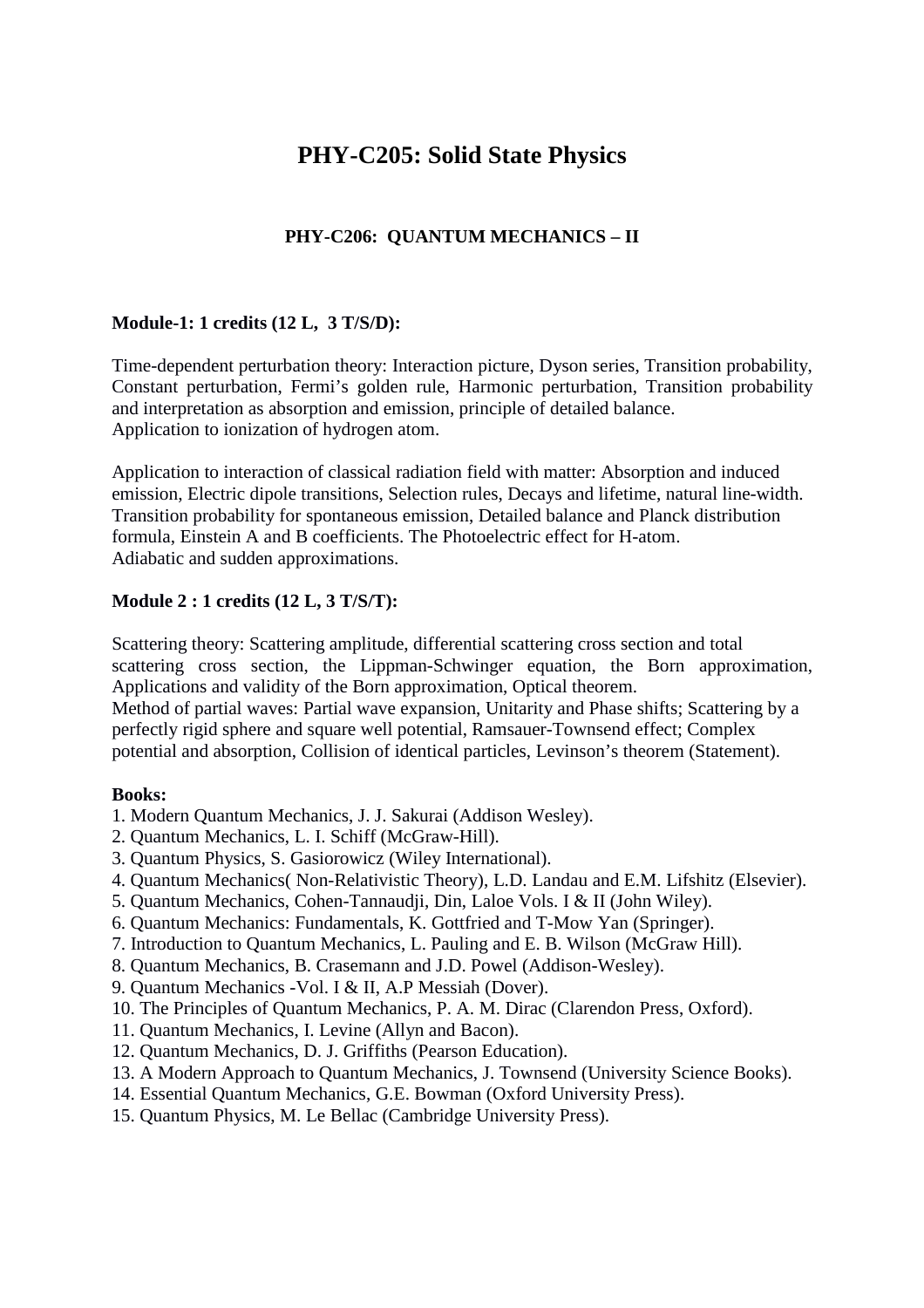## **PHY-C207: Applied Electronics (Credit: 2)**

## **Module 1 : 1 Credit (10L, 5T/S/D)**

OPAMP : Op Amp Theory, Linear Op Amp Circuits, Non Linear Op Amp Circuits, applications (Adder, subtractor, active filters, AC voltmeter). Positive and negative feedback and their effects on the performance of amplifier, Barkhausen criteria, Oscillators-LC and RC : Wien bridge, phase shift Hartley and Colpitt. IC based oscillators and timer circuits. Regulated power supplies-series, shunt and line filters, Wave shaping circuits.

#### **Module- 2 : 1 Credit (10L, 5T/S/D)**

Digital Electronics-Logic gates, Arithmetic circuits, Flip Flops, Digital integrated circuits-NAND & NOR gates as building blocks, X-OR Gate, simple combinational circuits, K-Map, Half & Full adder, Flip-flop, shift register, counters, Basic principles of A/D & D/A converters; Simple applications of A/D & D/A converters. Introduction to Microprocessors. Elements of Microprocessors.

- 1. *Electronics Principles,* A. P. Malvino, Tata McGraw Hill, New Delhi.
- 2. *Electronics Fundamentals and Applications,* J. D. Ryder, John Wiley-Eastern Publications.
- 3. *Integrated Circuits, Milman and Halkias,* Prentice-Hall Publications.
- 4. *Digital Principles and Applications,* A. P. Malvino, D.P. Leach, McGraw Hill Book Co.,  $4^{\text{th}}$  Edition (1986).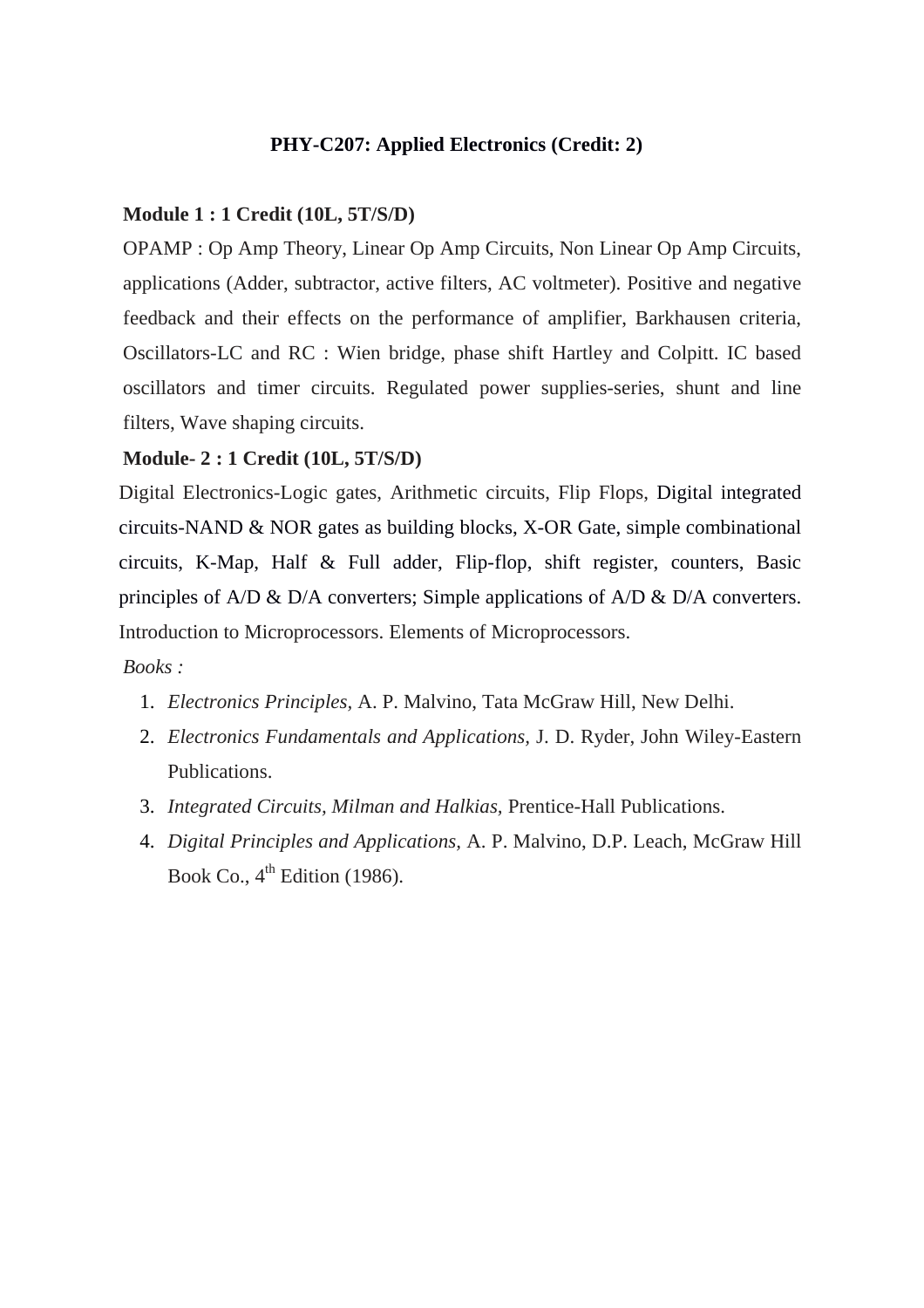# **Syllabus for Basics of Electrodynamics (Courses which can be opted for by students from outside departments)**

#### **Module-1: 1 Credit (10 L, 5 T/S/D)**

Coloumb's law, Gauss's law, Poisson's equation and Laplace's equation, Electrostatic potential energy, Simple applications, Dielectric materials, Polarization, Electric field of a polarized material, Bound charges, Gauss's law in dielectric materials, Linear dielectric materials

#### **Module-2: 1 Credit (10 L, 5 T/S/D)**

Steady currents, Biot-Savart law and Ampere's law, Simple applications, Magnetic vector potential, Magnetic materials, Magnetization, Magnetic field of magnetized material, Bound currents, Linear magnetic materials, Electromotive force, Electromagnetic induction: Faraday's law, Maxwell equations.

### **Books:**

1.Introduction to electrodynamics,

- D. J. Griffiths (Prentice Hall).
- 2. Classical Electrodynamics,
- J. D. Jackson (John Wiley).
- 3. Classical theory of fields,
- L. D. Landau and E. M. Lifshitz (Addison-Wesley).
- 4. Electrodynamics of continuous media,
- L. D. Landau and E. M. Lifshitz (Addison-Wesley).
- 5. Electrodynamics,
- A. Somerfield (Academic Press, Freeman and Co.).
- 6. Classical Electricity and Magnetism,
- W.K.H. Panofsky and M. Phillips (Addison-Wesley).
- 7. Feynman Lectures

Vol. II.

- R. P. Feynman, Leighton and Sands (Narosa).
- 8. Berkeley Series

Volume II,

- E.M.Purcell (McGraw-Hill).
- 9. Electricity and Magnetism,
- Reitz, Milford and Christy (Pearson).
- 10. Introduction to Electrodynamics,
- A. Z. Capri and P. V. Panat (Narosa).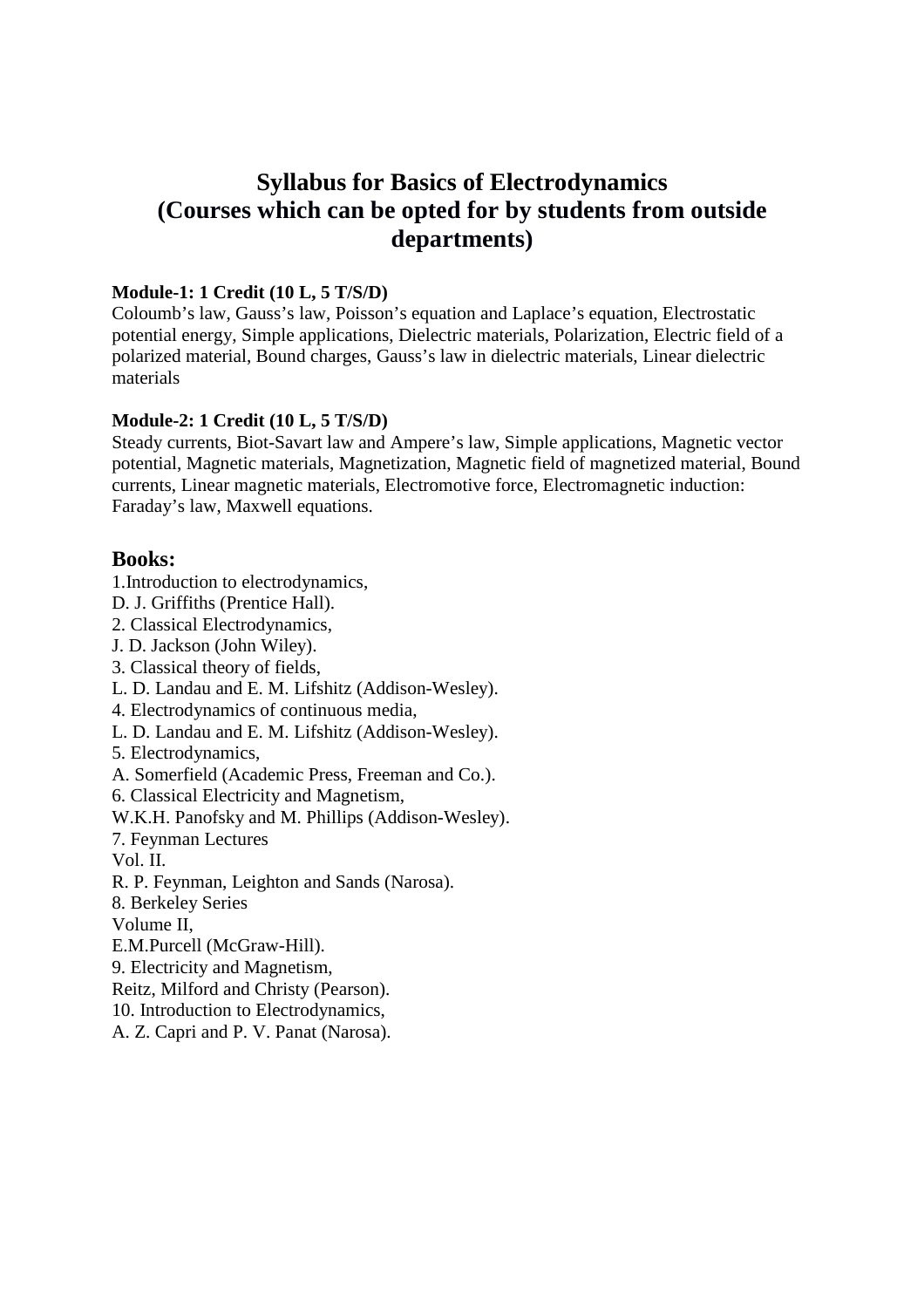#### **PHY-OD02: FUNDAMENTALS OF QUANTUM MECHANICS**  (ONLY FOR THE STUDENTS OUTSIDE THE DEPARTMENT)

### **Module-1: 2 credits (24 L, 6T/S/D):**

Inadequacy of classical concepts, Wave-particle duality, Thought experiments, Uncertainty relations. Bohr Model of Hydrogen atom, Schrödinger equation, continuity equation, Ehrenfest's theorem; solutions of Schrödinger equation, admissible wave functions, stationary states.

1-D problems in quantum mechanics Wells and barriers, Harmonic oscillator, Qualitative plots of wave functions and their interpretation

Hydrogen Atom problem, Qualitative discussion on multi-electron atoms

1. Quantum Mechanics, L. I. Schiff (McGraw-Hill).

- 2. Quantum Physics, S. Gasiorowicz (Wiley International).
- 3. Quantum Mechanics, B. Crasemann and J.D. Powel (Addison-Wesley).
- 4. Quantum Mechanics, D. J. Griffiths (Pearson Education).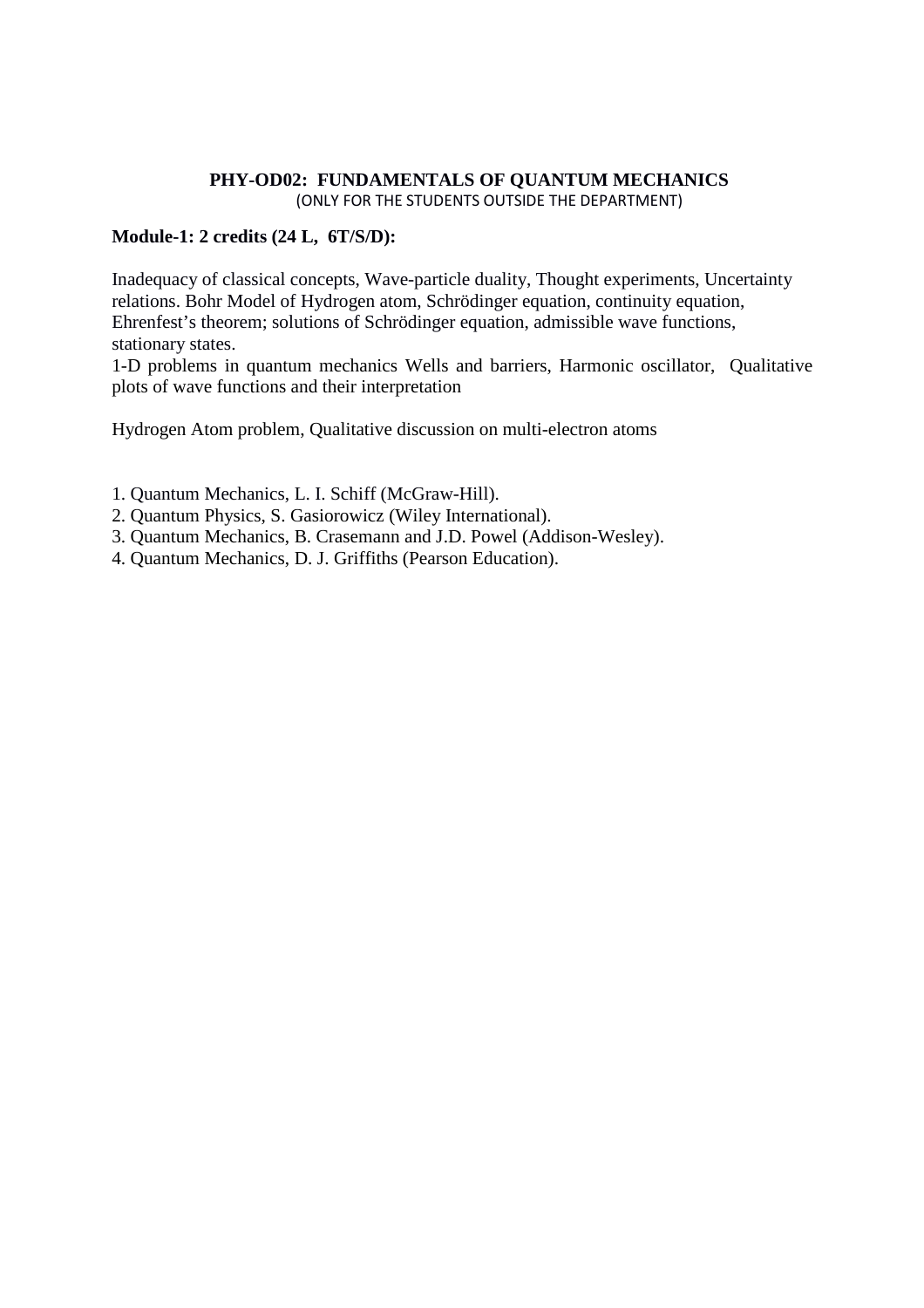# **Syllabus for ED – II (Compulsory)**

### **Module-1: 1 Credit (10 L, 5 T/S/D)**

Motion of a charged particle in EM fields, Lorentz force, Motion in uniform, static, electric and magnetic fields and combined static EM fields, some applications.

#### **Module-2: 1 Credit (10 L, 5 T/S/D)**

Plane waves, Spherical waves, Phase and group velocities, Electromagnetic plane waves, Poynting vector and Poynting theorem, Momentum and energy densities associated with electromagnetic wave, Linear, Circular and Elliptic polarizations, Stokes parameters. Propagation of electromagnetic waves in dielectric materials, Reflection and refraction of plane waves, Polarization on reflection and refraction.

- 1.Introduction to electrodynamics,
- D. J. Griffiths (Prentice Hall).
- 2. Classical Electrodynamics,
- J. D. Jackson (John Wiley).
- 3. Classical theory of fields,
- L. D. Landau and E. M. Lifshitz (Addison-Wesley).
- 4. Electrodynamics of continuous media,
- L. D. Landau and E. M. Lifshitz (Addison-Wesley).
- 5. Electrodynamics,
- A. Somerfield (Academic Press, Freeman and Co.).
- 6. Classical Electricity and Magnetism,
- W.K.H. Panofsky and M. Phillips (Addison-Wesley).
- 7. Feynman Lectures
- Vol. II.
- R. P. Feynman, Leighton and Sands (Narosa).
- 8. Berkeley Series
- Volume II,
- E.M.Purcell (McGraw-Hill).
- 9. Electricity and Magnetism,
- Reitz, Milford and Christy (Pearson).
- 10. Introduction to Electrodynamics,
- A. Z. Capri and P. V. Panat (Narosa).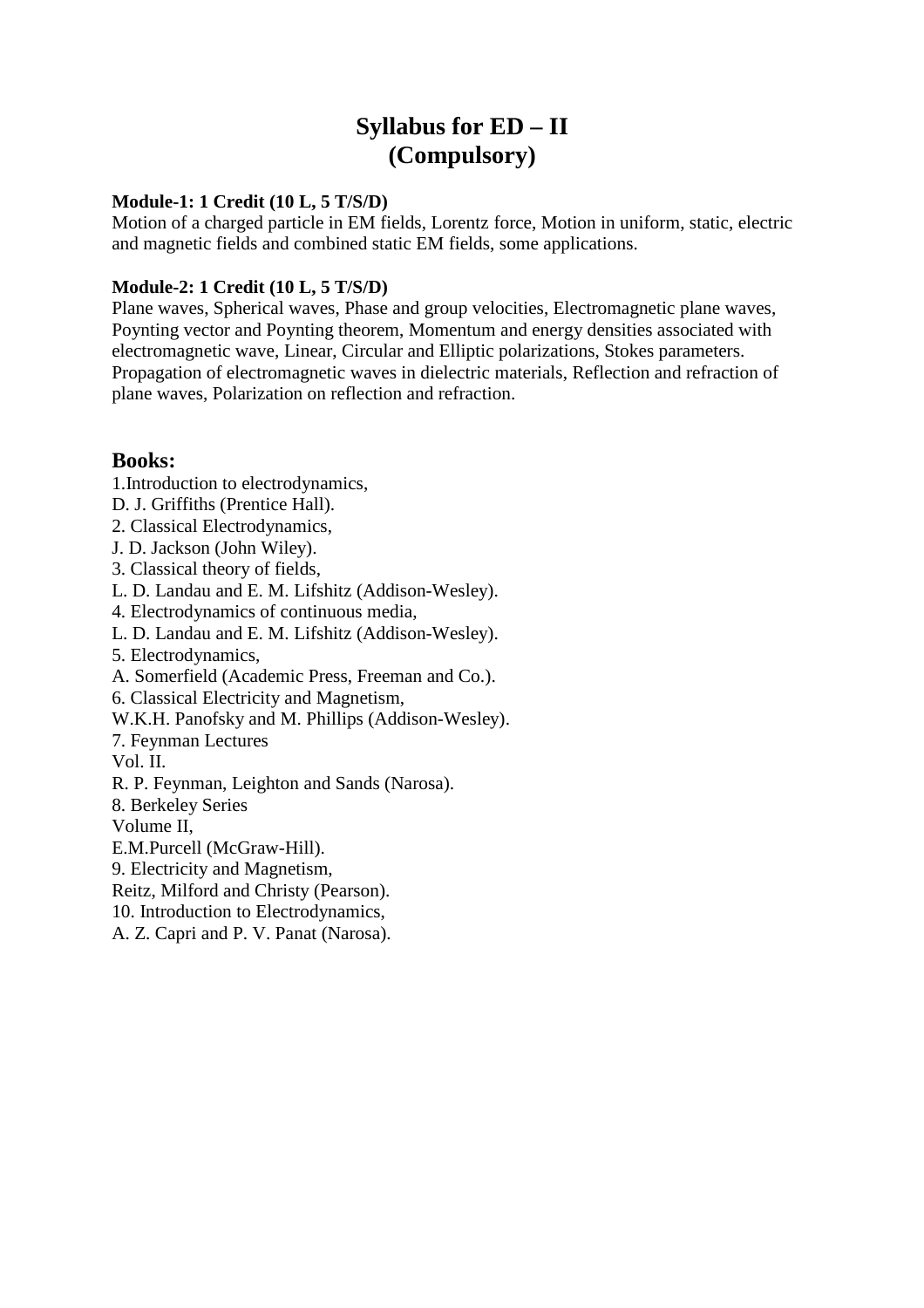# **Syllabus for ED – III (Optional)**

#### **Module-1: 1 Credit (10 L, 5 T/S/D)**

Propagation of electromagnetic waves in conducting medium, Wave guides, TE and TM modes, Modes in a rectangular wave guide, Cavities and Modes.

### **Module-2: 1 Credit (10 L, 5 T/S/D)**

Gauge transformations, Retarded potentials, Lienard-Wiechert potentials of a point charge, Electric dipole radiation, Magnetic dipole radiation, Radiation from half wave and full wave antenna, Radiation from an accelerated point charge, Larmor formula, Synchrotron radiation.

- 1.Introduction to electrodynamics,
- D. J. Griffiths (Prentice Hall).
- 2. Classical Electrodynamics,
- J. D. Jackson (John Wiley).
- 3. Classical theory of fields,
- L. D. Landau and E. M. Lifshitz (Addison-Wesley).
- 4. Electrodynamics of continuous media,
- L. D. Landau and E. M. Lifshitz (Addison-Wesley).
- 5. Electrodynamics,
- A. Somerfield (Academic Press, Freeman and Co.).
- 6. Classical Electricity and Magnetism,
- W.K.H. Panofsky and M. Phillips (Addison-Wesley).
- 7. Feynman Lectures
- Vol. II.
- R. P. Feynman, Leighton and Sands (Narosa).
- 8. Berkeley Series
- Volume II,
- E.M.Purcell (McGraw-Hill).
- 9. Electricity and Magnetism,
- Reitz, Milford and Christy (Pearson).
- 10. Introduction to Electrodynamics,
- A. Z. Capri and P. V. Panat (Narosa).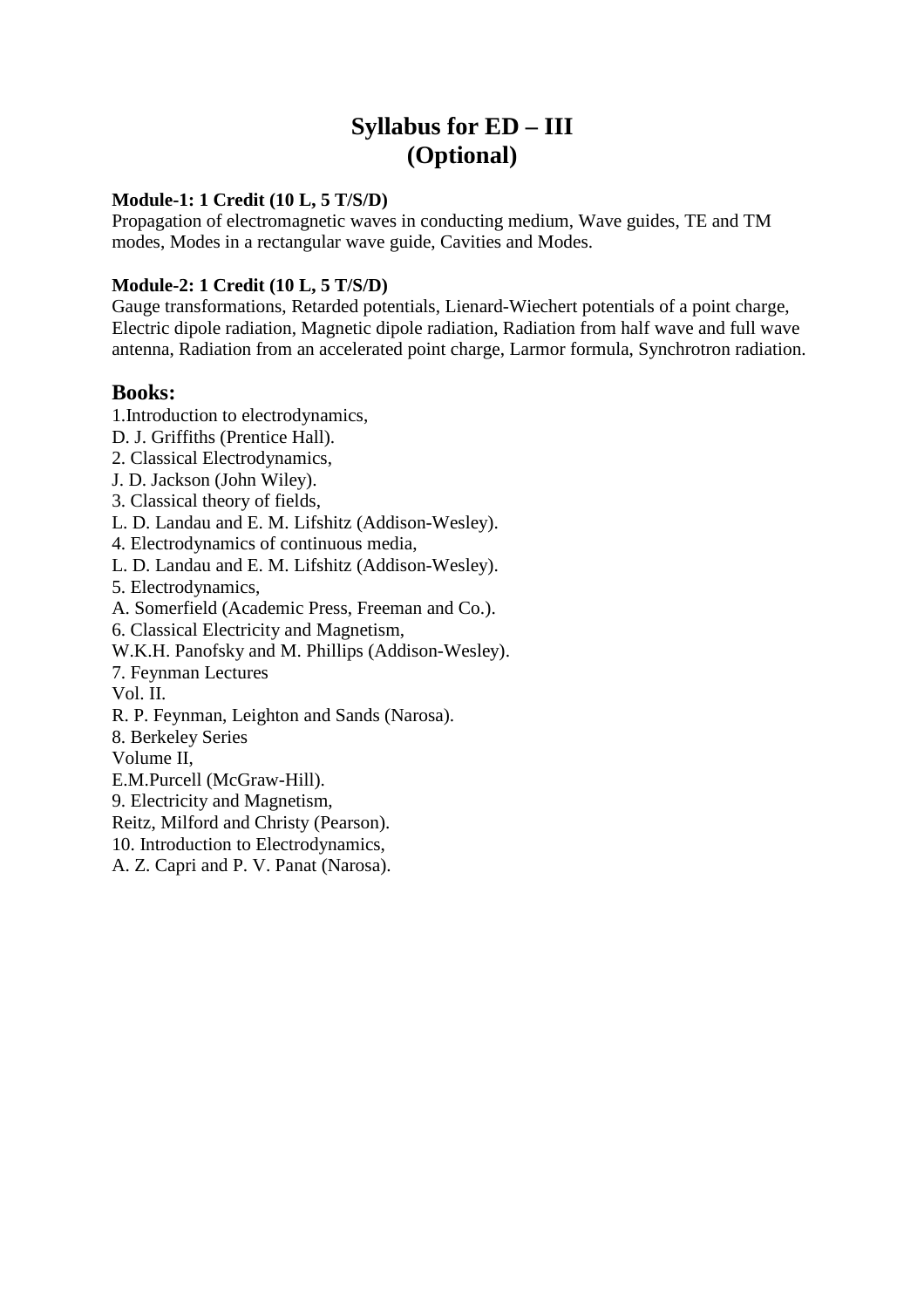#### **Elementary Thermodynamics (PHY-OD06) 2 Credits**

#### **Thermal Equilibrium and the First Law of Thermodynamic (1 Credit, 15 L/T)**

 Concept of temperature. Ideal gas temperature scale. Absolute temperature. Zeroth law of thermodynamics and the concept of thermal equilibrium. Concepts of heat and work. Quasi-static, reversible and irreversible processes. First law of thermodynamics and its applications.

#### **Entropy and the second law of thermodynamics. (1 Credit, 15 L/T)**

Conversion of work into heat and vice versa. Heat engines. Cornot cycle. Entropy. Second law of thermodynamics (different statements). Applications of second law. Equations of state (ideal gas example). Van der Waals gas equation.

 Thermal properties of materials -heat capacity, thermal conductivity, thermal compressibility etc.

Black-body radiation, Planck's law (no derivation).